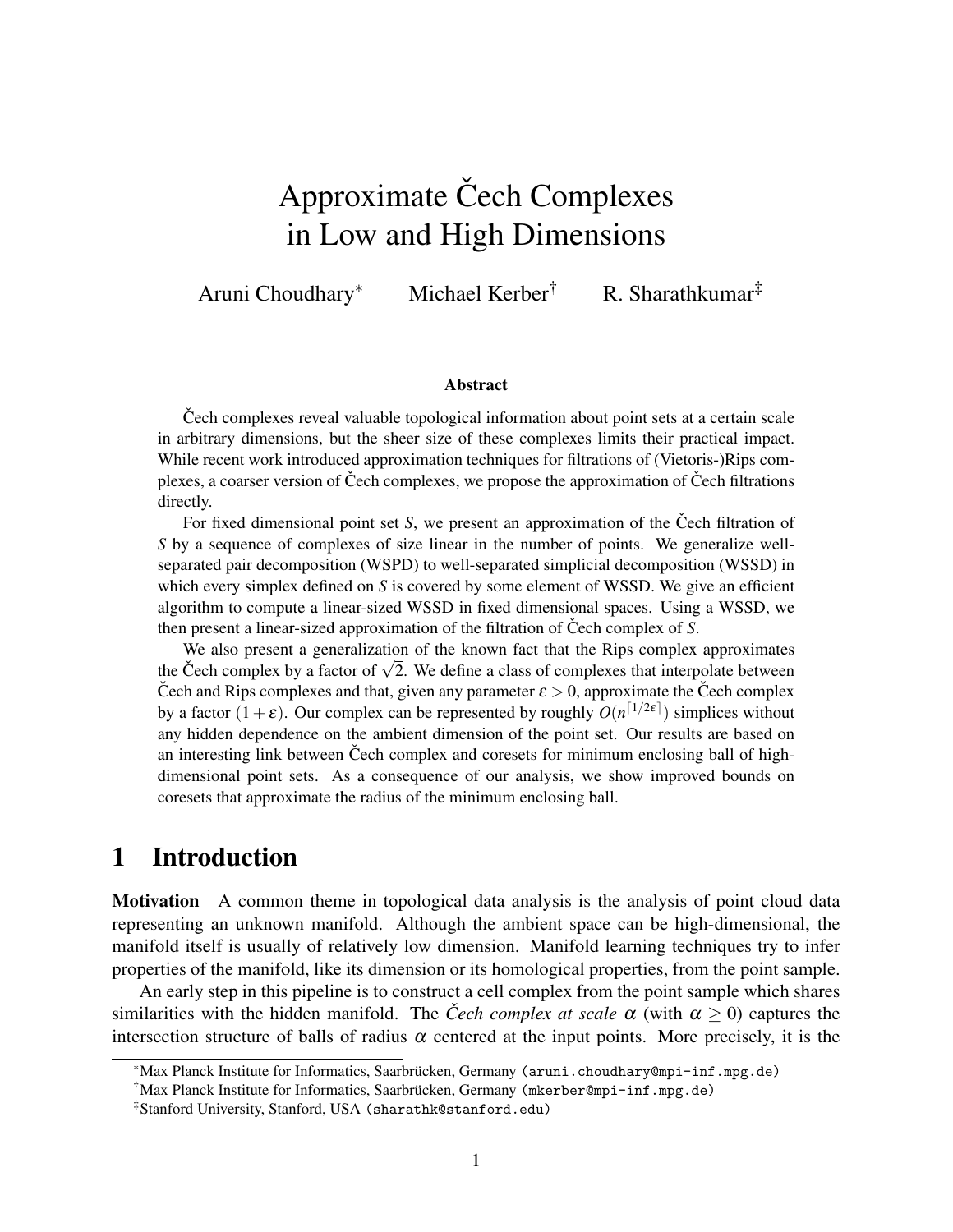*nerve* of these balls, and is therefore homotopically equivalent to their union. Increasing  $\alpha$  from 0 to  $\infty$  yields a *filtration*, a sequence of nested Čech complexes, which can serve as the basis of multi-scale approaches for topological data analysis.

A notorious problem with Čech complexes is their representation: Its  $k$ -skeleton can consist of up to  $O(n^{k+1})$  simplices, where *n* is the number of input points. Moreover, its construction requires the computation of minimum enclosing balls of point sets; we will make this relation explicit in Section [2.](#page-3-0) A common workaround is to replace the Čech complex by the *(Vietoris-)Rips complex* at the same scale  $\alpha$ . Its definition only depends on the diameter of point sets and can therefore be computed by only looking at the pairwise distances. Although Rips complexes permit a sparser representation, they do not resolve the issue that the final complex can consist of a large number of simplices; Sheehy [\[25\]](#page-21-0) and Dey et al. [\[11\]](#page-20-0) have recently addressed this problem by defining an approximate Rips filtration whose size is only linear in the input size. On the other hand, efficient methods for approximating minimum enclosing balls have been established, even for high-dimensional problems, whereas the diameter of point sets appears to be a significantly harder problem in an approximate context. This suggests that Čech complexes might be more suitable objects than Rips complexes in an approximate context.

**Contribution** We give two different approaches to approximate filtrations of Cech complexes, both connecting the problem to well-known concepts in discrete geometry: The first approach yields, for a fixed constant dimension, a sequence of complexes, each of linear size in the number of input points, that approximate the Čech filtration. By approximate, we mean that the *persistence diagrams* of exact and approximate Čech filtration differ by an arbitrarily small multiplicative factor. To achieve this result, we generalize the famous *well-separated pair decomposition (WSPD)* to a higher-dimensional analogue, that we call the *well-separated simplicial decomposition (WSSD)*. A *k*-tuple in the WSSD can be viewed as *k* clusters of points of *S* with the property that whenever a ball contains at least one point of each cluster, a small expansion of the ball contains all points in all clusters. Furthermore, these tuples cover every simplex with vertices in *S*, i.e., given any *k*-simplex  $\sigma$ , there is a  $(k+1)$ -tuple of clusters such that each cluster contains one vertex of  $\sigma$ . We consider the introduction of WSSDs to be of independent interest: given the numerous applications of WSPD, we hope that its generalization will find further applications in approximate computational topology.

In the conference version of this paper [\[21\]](#page-21-1), we presented a quadtree-based algorithm to construct WSSDs whose size depends on the ambient dimension *d*. In this version, we transfer the dependence from *d* to the *doubling dimension* ∆ of the input point set. This requires us to re-express our constructions of WSSD and Čech complexes to use *hierarchical net-trees*, the generalization of quadtrees for spaces with small doubling dimension. This approach matches related work on the Rips filtration [\[25,](#page-21-0) [11\]](#page-20-0) and makes our methods applicable even when the input set lies on a low-dimensional manifold in a high-dimensional space.

As our second contribution, we prove a generalized version of the well-known Vietoris-Rips lemma [\[13,](#page-21-2) p.62] which states that the Čech complex at scale  $\alpha$  is contained in the Rips complex lemma [13, p. 62] which states that the Cech complex at scale  $\alpha$  is contained in the Kips complexes at scale  $\sqrt{2}\alpha$ . We define a family of complexes, called *completion complexes* such that for any *ε*, the Čech complex at scale  $\alpha$  is contained in a completion complex at scale  $(1+\varepsilon)\alpha$ . These completions complexes are parametrized by an integer *k*; the *k*-completion is completely determined by its *k*-skeleton, consisting of up to  $O(n^{k+1})$  complexes. To achieve  $(1+\varepsilon)$ -closeness to the Čech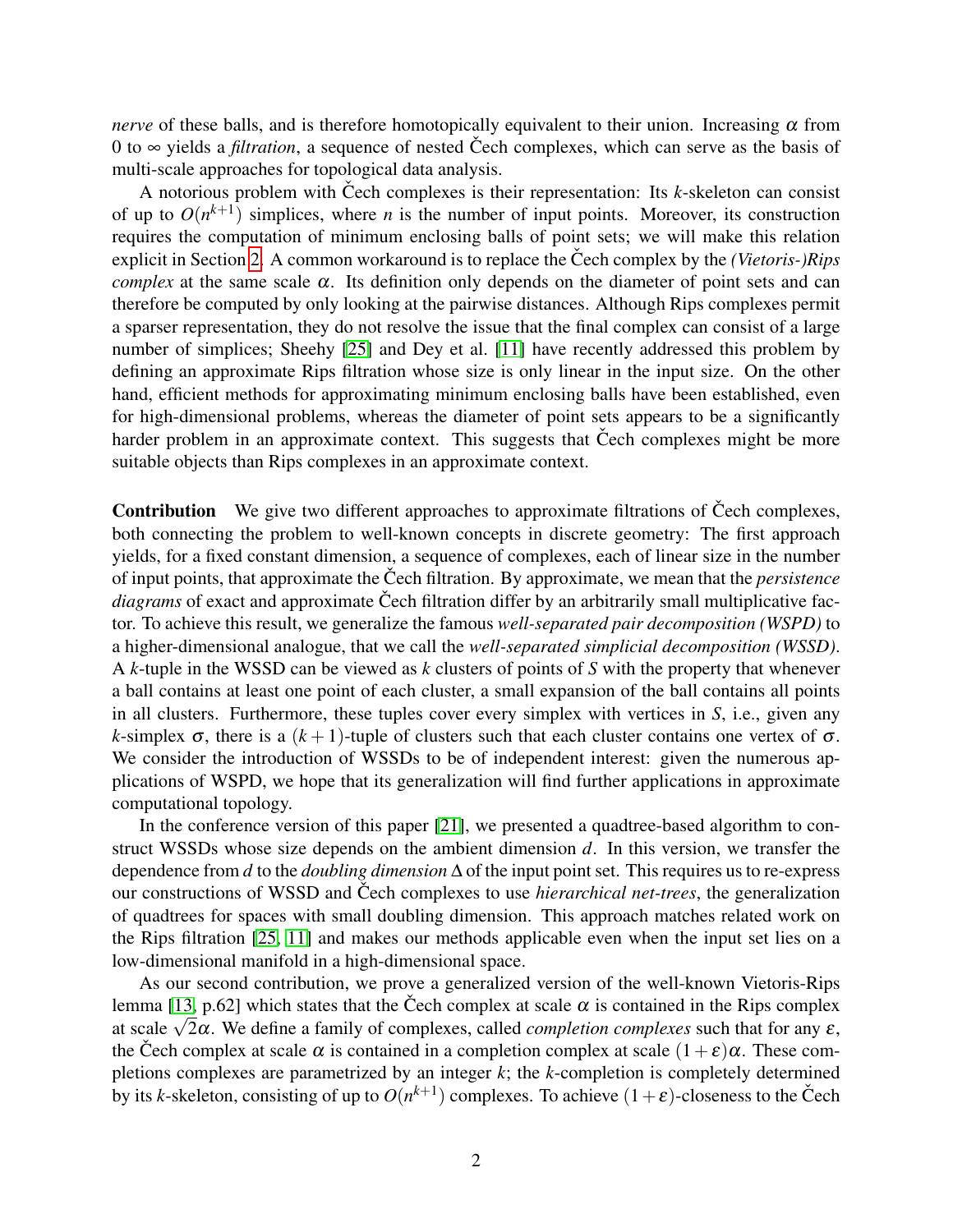complex, we need to set  $k \approx 1/(2\varepsilon)$  (see Theorem [29](#page-19-0) for the precise statement); in particular, there is no dependence on the ambient dimension to approximate the Čech complex arbitrarily closely.

For proving this result, we use *coresets* for minimum enclosing ball (meb) [\[5\]](#page-20-1): the meb of a set of points can be approximated by selecting only a small subset of the input which is called a *coreset*; here approximation means that an ε-expansion of the meb of the coreset contains all input points. The size of the smallest coreset is at most  $\lceil 1/\varepsilon \rceil$ , independent of the number of points and the ambient dimension, and this bound is tight [\[5\]](#page-20-1). To obtain our result, we relax the definition of coreset for minimum enclosing balls. We only require the *radius* of the meb to be approximated, not the meb itself. We prove that even smaller coresets of size roughly  $\lceil 1/(2\varepsilon) \rceil$  always exist for approximating the radius of the meb. Again, we consider this coreset result to be of independent interest.

Related work We use the hierarchical net-trees construction from Har-Peled and Mendel [\[18\]](#page-21-3) in our algorithm; they compute a sequence of nested clusters called *nets*, representing the point set at different scales. Their algorithm takes 2*O*(∆)*n*log*n* time, where ∆ denotes the doubling dimension of the point set of size *n*. Numerous applications, such as WSPD construction, approximate nearest neighbors, or metric spanners can be computed with a net-tree as the basic data structure; our work adds WSSDs as a new item to that list.

Sparse representation of complexes based on point cloud data are a popular subject in current research. Standard techniques are the *alpha complex* [\[14,](#page-21-4) [15\]](#page-21-5) which contains all Delaunay simplices up to a certain circumradius (and their faces), *simplex collapses* which remove a pair of simplices from the complex without changing the homotopy type (see [\[2,](#page-20-2) [22,](#page-21-6) [27\]](#page-21-7) for modern references), and *witness approaches* which construct the complex only on a small subset of landmark points and use the other points as witnesses [\[10,](#page-20-3) [3,](#page-20-4) [12\]](#page-20-5). A more extensive treatment of some of these techniques can be found in [\[13,](#page-21-2) Ch.III]. Another recent approach [\[24\]](#page-21-8) constructs Rips complexes at several scales and connects them using *zigzag persistence* [\[6\]](#page-20-6), an extension to standard persistence which allows insertions and deletions in the filtration. The aforementioned work by Sheehy [\[25\]](#page-21-0) combines this theory with *net-trees* to get an approximate linear-size zigzag-filtration of the Rips complex in a first step and finally shows that the deletions in the zigzag can be ignored. Dey et al. [\[11\]](#page-20-0) arrive at the same result more directly by constructing an hierarchy of  $\varepsilon$ -nets, defining a filtration from it where the elements are connected by simplicial maps instead of inclusions, and finally showing that this filtration is *interleaved* with the Rips-filtration in the sense of [\[7\]](#page-20-7).

Outline We will introduce basic topological and geometric concepts in Section [2.](#page-3-0) Then we introduce WSSDs, our generalization of WSPDs and give an algorithm to compute them in Section [3.](#page-6-0) We show how to use WSSDs to approximates the persistence diagram of the Čech complex in Section [4.](#page-12-0) The existence of small coresets for approximating the radius of the meb is the subject of Section [5.](#page-16-0) *k*-completions and the generalized Vietoris-Rips Lemma are presented in Section [6.](#page-18-0) We conclude in Section [7.](#page-19-1)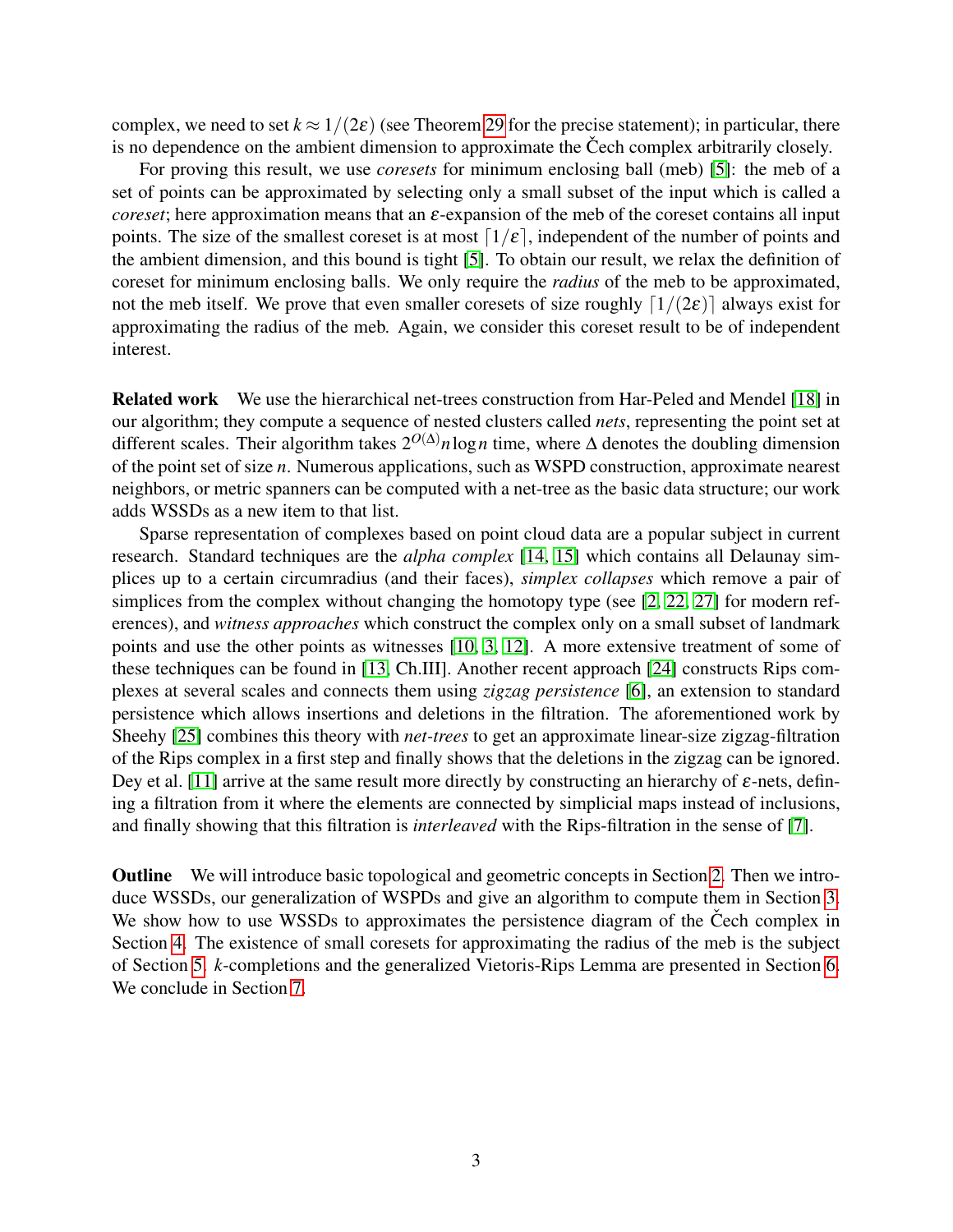### <span id="page-3-0"></span>2 Preliminaries

**Simplicial complexes** Let *S* denote a finite set of universal elements, called *vertices* <sup>[1](#page-3-1)</sup> A *(simplicial) complex C* is a collection of subsets of *S*, called *simplices*, with the property that whenever a simplex  $\sigma$  is in *C*, all its (non-empty) subsets are in *C* as well. These non-empty subsets are called the *faces* of  $\sigma$ ; a *proper face* is a face that is not equal to  $\sigma$ . Setting  $k := |\sigma| - 1$ , where | · | stands for the number of elements considered as a subset, we call σ a *k-simplex*. For a *k*-simplex  $\sigma = \{v_0, \ldots, v_k\}$ , we call  $v_0, \ldots, v_k$  its *boundary vertices* of  $\sigma$ ; we will also frequently write  $\sigma$  as a tuple of its boundary vertices, that is,  $\sigma = (v_0, \dots, v_k)$  with the convention that any permutation of the boundary vertices yields the same simplex. A *subcomplex* of *C* is a simplicial complex that is contained in *S*. One example of a subcomplex is the *k-skeleton* of a complex *C*, which is the set of all  $\ell$ -simplices in *C* with  $\ell \leq k$ . Let *K* and *K'* be two simplicial complexes with vertex sets *V* and *V*<sup> $\prime$ </sup> and consider a map  $f: V \to V'$ . If for any simplex  $(v_0, \ldots, v_k)$  of *K*,  $(f(v_0), \ldots, f(v_k))$  yields a simplex in  $K'$ , then  $f$  extends to a map from  $K$  to  $K'$  which we will also denote by  $f$ ; in this case, *f* is called a *simplicial map*.

Let *S* be a set of arbitrary geometric objects, embedded in an ambient space  $\mathbb{R}^d$ . We call  $|S| := \bigcup_{s \in S} s \subset \mathbb{R}^d$  the *union of S*. We define a simplicial complex *C* as follows: A *k*-simplex  $\sigma$  is in *C* if the corresponding  $k+1$  objects have a common intersection in  $\mathbb{R}^d$ . It is easy to check that *C* is indeed closed under face relations and thus a simplicial complex with vertex set *S*, called the *nerve* of *S*. The famous *Nerve Theorem* [\[13,](#page-21-2) p.59] states that if all objects in *S* are convex, the union of *S* and its nerve are *homotopically equivalent*. This intuitively means that one can transform one into the other by bending, shrinking and expanding, but without gluing and cutting. A consequence of this theorem is that the *homology groups* of the union and the nerve are equal. We will give an intuitive meaning of homology groups later in this section; see [\[13,](#page-21-2) [23\]](#page-21-9) for thorough introductions to homology.

For a finite point set *P* and  $\alpha > 0$ , the *Čech complex*  $\mathcal{C}_{\alpha}(P)$  is the nerve of the set of (closed) balls of radius  $\alpha$  centered at the points in *P*. Note that a *k*-simplex of the Čech complex can be identified with  $(k+1)$  points  $p_0, \ldots, p_k$  in *P*, the centers of the intersecting balls. Let meb $(p_0, \ldots, p_k)$ denote the *minimum enclosing ball of P*, that is, the ball with minimal radius that contains each *p<sup>i</sup>* .

### **Observation 1.** *A k-simplex*  $\{p_0, \ldots, p_k\}$  *is in*  $\mathcal{C}_{\alpha}(P)$  *iff the radius of* meb $(p_0, \ldots, p_k)$  *is at most*  $\alpha$ *.*

A widely used approximation of Čech complexes is the *(Vietoris)-Rips complex*  $\mathcal{R}_{\alpha}(P)$ . It is defined as the maximal simplicial complex whose 1-skeleton equals the 1-skeleton of the Čech complex. Described as an iterative construction, starting with the edges of the Čech complex, a triangle is added to the Rips complex when its three boundary edges are present, a tetrahedron when its four boundary triangles are present, and so forth. The Rips complex is an example of a *clique complex* (also known as *flag complex* or *Whitney complex*). That means, it is completely determined by its 1-skeleton which in turn only depends on the pairwise distance between the input points. For  $k+1$  points  $p_0, \ldots, p_k$  in *P*, let the *diameter* diam $(p_0, \ldots, p_k)$  denote the maximal pairwise distance between any two points  $p_i$  and  $p_j$  with  $0 \le i \le j \le k$ .

**Observation 2.** *A k-simplex*  $\{p_0, \ldots, p_k\}$  *is*  $\mathcal{R}_{\alpha}(P)$  *iff* diam $(p_0, \ldots, p_k)$  *is at most*  $\alpha$ *.* 

<span id="page-3-1"></span><sup>&</sup>lt;sup>1</sup>Some of the defined concepts do not require that *S* is finite; however, since we will only deal with finite complexes in later sections, we decided to discuss this simpler setup.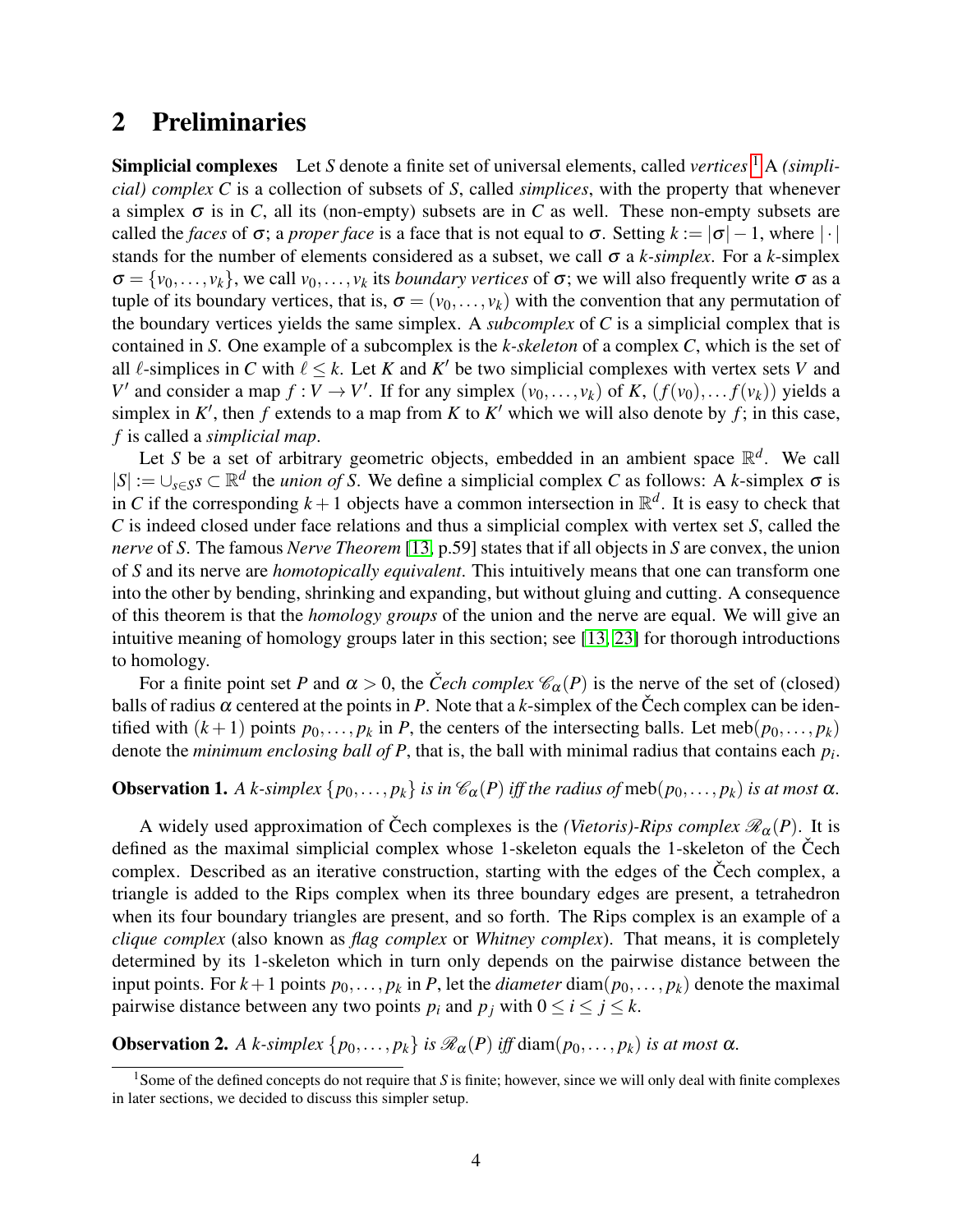For notational convenience, we will often omit the *P* from the notation and write  $\mathcal{C}_{\alpha}$  and  $\mathcal{R}_{\alpha}$ when *P* is clear from context.

**Persistence modules** For  $A \subset \mathbb{R}$ , a *persistent module* is a family  $(F_{\alpha})_{\alpha \in A}$  of vector spaces with homomorphisms  $f^{\alpha'}_{\alpha}$  $\alpha^{\alpha'} : F_{\alpha} \to F_{\alpha'}$  for any  $\alpha \leq \alpha'$  such that  $f_{\alpha'}^{\alpha''} \circ f_{\alpha}^{\alpha'} = f_{\alpha}^{\alpha''}$  $\alpha^{\alpha}$  and  $f^{\alpha}$  is the identity function.<sup>[2](#page-4-0)</sup> The most common class are modules induced by a *filtration*, that is, a family of complexes  $(C_{\alpha})_{\alpha \in A}$  such that  $C_{\alpha} \subseteq C_{\alpha'}$  for  $\alpha \leq \alpha'$ . For some fixed dimension *p*, set  $H_{\alpha} := H_p(C_{\alpha})$ , the *p*-th homology group of  $C_{\alpha}$ . The inclusion map from  $C_{\alpha}$  to  $C_{\alpha'}$  induces an homomorphism  $\hat{f}_{\alpha}^{\alpha'}$  $\alpha^{\alpha'}$ :  $H_{\alpha} \to H_{\alpha'}$  and turns  $(H_{\alpha})_{\alpha \in \mathbb{R}}$  into a persistence module. Example of such filtrations and their induced modules are the *Cech filtration*  $(\mathscr{C}_{\alpha})_{\alpha>0}$  and the *Rips filtration*  $(\mathscr{R}_{\alpha})_{\alpha>0}$ . However, we will also consider persistence modules which are not induced by filtrations. Generalizing the case of filtrations, given a sequence of simplicial complexes  $(\mathscr{A}_{\alpha})_{\alpha \in A}$  connected by simplicial maps  $g_\alpha^{\alpha'}$  $\alpha' : \mathscr{A}_{\alpha} \to \mathscr{A}_{\alpha'}$  which satisfy  $g_{\alpha'}^{\alpha''} \circ g_{\alpha}^{\alpha'} = g_{\alpha}^{\alpha''}$  $\alpha^{\alpha}$  and  $g_{\alpha}^{\alpha} = id$ , the induced homology groups  $H_{\alpha} := H_p(\mathcal{A}_{\alpha})$  and induced homomorphisms  $\hat{g}_{\alpha}^{\alpha'}$  $\alpha$ <sup>'</sup> :  $H_{\alpha} \rightarrow H_{\alpha}$ <sup>'</sup> also yield a persistence module. A persistence module  $(F_\alpha)_{\alpha \in A}$  is *tame* if the rank of  $F_\alpha$  is finite for all  $\alpha \in A$ . As our modules in this work will consist only of homology groups over finite simplicial complexes, all modules constructed in this paper will be tame, and we will ignore this technicality from now on when referring to previous results. We will frequently denote filtrations and modules by  $F_*$  instead of  $(F_{\alpha})_{\alpha \in A}$  for brevity if there is no confusion about *A*.

For a persistence module  $F_*$  with homomorphisms  $f_\alpha^{\alpha'}$  $\alpha^{\alpha}$ , we say that a generator (basis element)  $\gamma \in F_\alpha$  is *born* at  $\alpha$  if  $\gamma \notin \text{Im} f_{\alpha-\varepsilon}^{\alpha}$  for any  $\varepsilon > 0$ , where Im is the image of a map. If  $\gamma$  is born at  $\alpha$ , we say that it *dies* at  $\alpha'$  if  $\alpha'$  is the smallest value such that  $f_{\alpha}^{\alpha'}$  $\Gamma_{\alpha}^{\alpha'}(\gamma) \in {\rm Im} f_{\alpha-}^{\alpha'}$  $\alpha^{\alpha'}_{\alpha-\varepsilon}$  for some  $\varepsilon > 0$ . In other words, every generator can be represented by a point in the plane, determining its birthand death-coordinate.  $F_*$  is completely characterized by this multiset of points, which is called the *persistence diagram* of the module and denote it as  $DgmF_*$ . Note that all points of the diagram lie on or above the diagonal in the birth-death-plane.

For the benefit of readers inexperienced with the concept of persistence, we explain the wealth of geometric-topological information contained in the persistence diagram, exemplified on a Čech filtration of a point set *S* in  $\mathbb{R}^3$ . As discussed, we can visualize the filtration as a sequence of growing balls centered at the points in *S*, and the union of these balls forms a sequence of growing shapes. During this process, the shape might create *voids*, that is, pockets of air completely enclosed by the shape. The rank of the second homology group  $H_2(\mathscr{C}_{\alpha})$  yields the number of voids present at a fixed scale  $\alpha$  (this rank is also called the 2nd *Betti number*). The persistence diagram for  $H_2(\mathscr{C}_*)$  provides multi-scale information about the voids in the process: every point  $(b,d)$  of the diagram represents a void that is formed for  $\alpha = b$  and filled up for  $\alpha = d$ . The same information as for voids can be obtained for *connected components* and for *tunnels*, choosing the 0th and 1st homology groups, respectively.

Approximating persistence diagrams An important property of persistence diagrams is their stability under "small" perturbations of the underlying filtrations and modules; see Cohen-Steiner et al. [\[9\]](#page-20-8) for the precise first statement of this type. We will use the more recent results by Chazal et al. [\[7\]](#page-20-7) for this work, following Sheehy's notations and definitions [\[25\]](#page-21-0). For two modules *F*∗, *G*∗,

<span id="page-4-0"></span> $2$ This is not the most general definition of a persistent module; see [\[7\]](#page-20-7).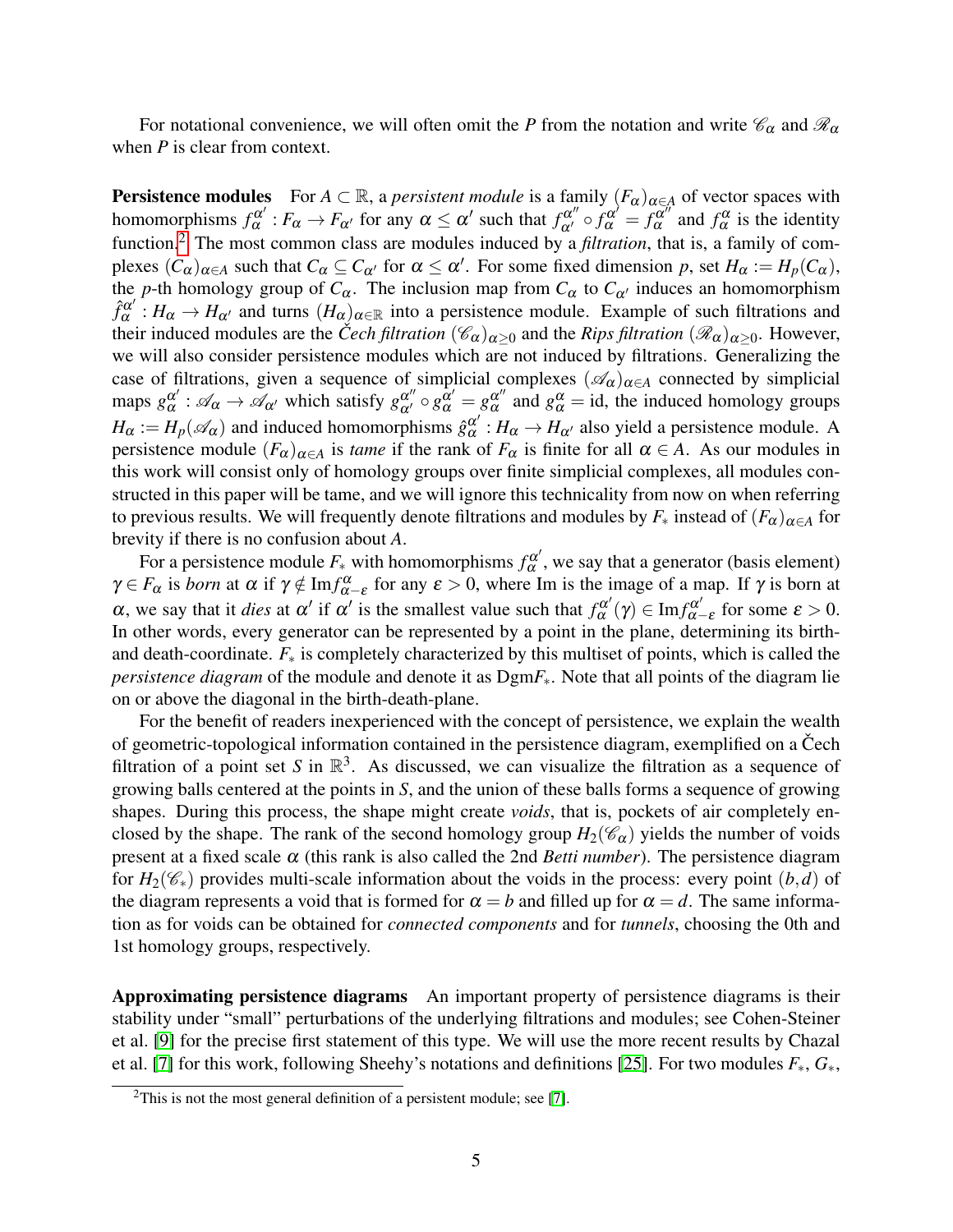we say that  $DgmF_*$  is a *c-approximation* of  $DgmG_*$  with  $c \ge 1$  if there is a bijection  $\pi : DgmF_* \to$ Dgm $G_*$  such that for any point  $(x, y)$  of Dgm $F_*$ ,  $\pi(x, y)$  lies in the axis-aligned box defined by 1  $\frac{1}{c}(x, y)$  and  $c(x, y)$ . An equivalent statement is that the two diagrams have a bounded bottleneck distance on the log-scale.

We will use the following result which is a reformulation of [\[7,](#page-20-7) Def.4.2+Thm.4.4]:

<span id="page-5-0"></span>**Theorem 3.** Let  $(F_\alpha)_{\alpha\geq 0}$  and  $(G_\alpha)_{\alpha\geq 0}$  be two persistence module with two families of homo*morphisms*  $\{\phi : F_\alpha \to G_{c\alpha}\}_{\alpha>0}$  *and*  $\{\psi : G_\alpha \to F_{c\alpha}\}_{\alpha>0}$  *such that all the following diagrams commute:*

<span id="page-5-1"></span>

*Then, the persistence diagrams of*  $F_{\alpha}$  *and*  $G_{\alpha}$  *are c-approximations of each other.* 

In the case of modules induced by filtrations, there is a simple corollary, called the "Persistence Approximation Lemma" in [\[25\]](#page-21-0):

<span id="page-5-2"></span>**Lemma 4.** *If two filtrations*  $(A_{\alpha})_{\alpha \geq 0}$  *and*  $(B_{\alpha})_{\alpha \geq 0}$  *satisfy*  $A_{\frac{\alpha}{c}} \subset B_{\alpha} \subset A_{c\alpha}$  *for all*  $\alpha \geq 0$ *, then the persistence diagrams are c-approximations of each other.*

**Doubling spaces** A *discrete ball* centered at a point  $q \in P$  with radius *r* is the set of points  $Q \subseteq P$ which satisfy  $\|p - q\| \le r$  for all  $q \in \mathcal{Q}$ . The *doubling constant* [\[1,](#page-20-9) [26\]](#page-21-10) is the smallest integer  $\lambda$ such for all  $p \in P$  and all  $r > 0$ , the discrete ball centered at p of radius r is covered by  $\lambda$  discrete balls of radius  $r/2$ . The *doubling dimension*  $\Delta$  is  $\lceil \log_2 \lambda \rceil$ . Metric spaces with constant doubling dimension are called *doubling spaces*. A simple example of a doubling space is a point set in R *d* (with arbitrary *d*) sampled from an affine space of constant dimension, using the Euclidean metric. In contrast, the boundary points of the standard (*n*−1)-simplex do not form a doubling space since their doubling dimension is  $\lceil \log_2 n \rceil$ . It is NP-hard to calculate the doubling dimension of a metric [\[17\]](#page-21-11) but it can be approximated within a constant factor [\[18,](#page-21-3) Sec.9].

Net-trees A subset  $Q \subseteq P$  is an  $(\alpha, \beta)$ -net, denoted by  $\mathcal{N}_{\alpha,\beta}$ , if all points in P are in distance at most  $\alpha$  from some point in *Q* and the distance between any two points in *Q* is at least  $\beta$ .

We can represent a nested sequence of nets for increasing scales  $\alpha$  using a rooted tree structure, called the *net-tree* [\[18\]](#page-21-3). It has *n* leaves, each representing a point of *P*, and each internal node has at least two children. Every tree-node *v* represents the subsets of points given by the sub-tree rooted at *v*; we denote this set by  $P_v$ . Every *v* has a representative, rep<sub>*v*</sub>  $\in P_v$  that equals the representative of one of its children if *v* is not a leaf. Moreover, *v* is associated with an integer  $\ell(v)$  called the *level*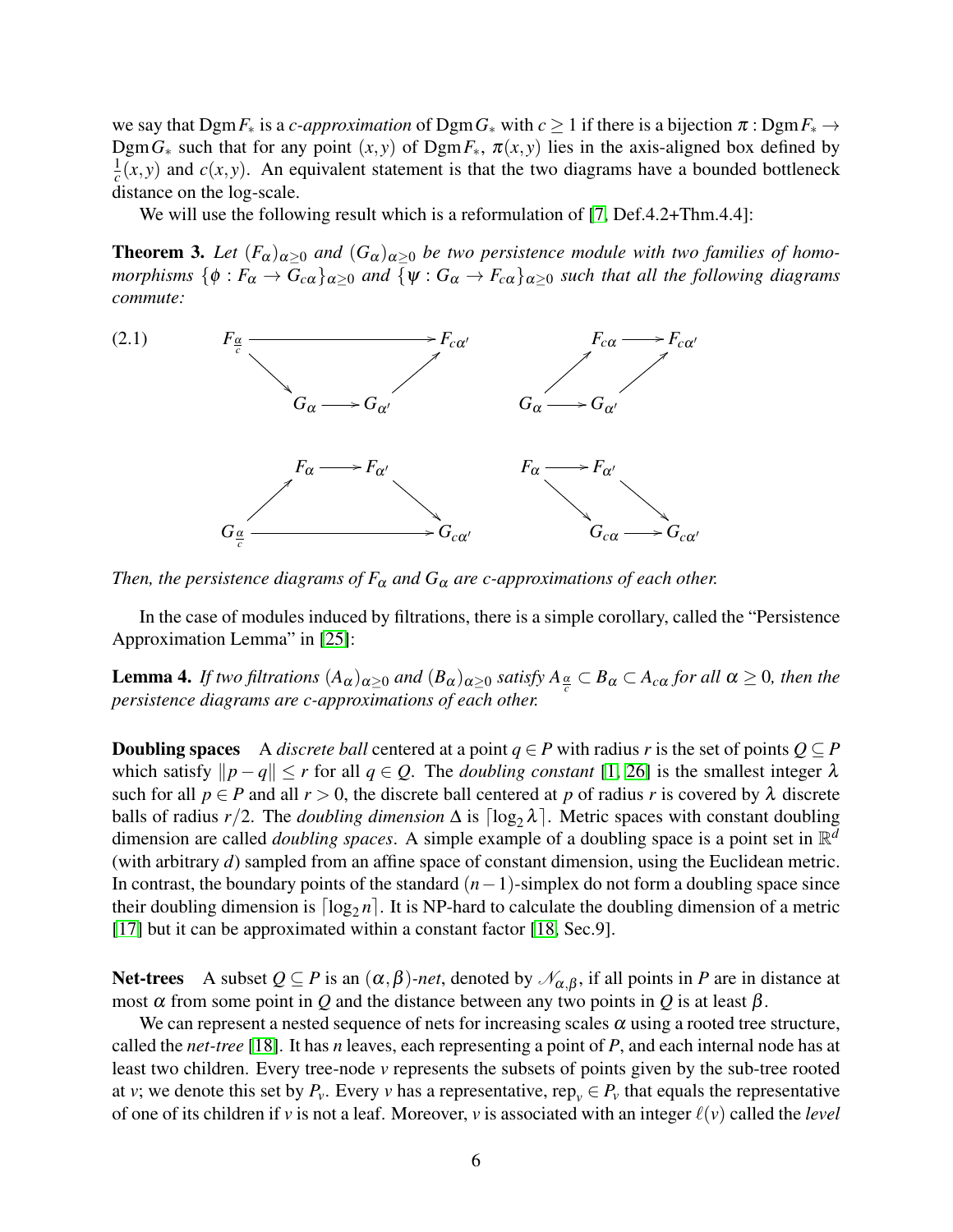of v which satisfies  $\ell(v) < \ell(\text{par}(v))$ , where par(*v*) is the parent of *v* in the tree. Finally, the crucial properties of each node are given next; we let  $\mathbb{B}(p,r)$  denote the ball centered at p with radius r,  $\tau = 11$ , and scale<sub>v</sub> :=  $\frac{2\tau^{\ell(\nu)+1}}{\tau-1}$  $\tau-1$ 

- *Covering property:*  $P_v \subset \mathbb{B}(\text{rep}_v, \text{scale}_v)$
- <span id="page-6-2"></span>• *Packing property:*  $P_v \supset P \bigcap \mathbb{B}(\text{rep}_v, \frac{\tau - 5}{4\tau^2})$  $\frac{\tau-5}{4\tau^2}$ scale<sub>(par(v))</sub>)

A simple consequence of the covering property is that

(2.2) 
$$
\text{diam}_{\nu} := \text{diam}(P_{\nu}) \leq 2 \text{scale}_{\nu}.
$$

Moreover, the covering and packing properties ensure that each node *v* can admit at most  $\lambda^{O(1)}$ children where  $\lambda$  is the doubling constant for *P*.

A net-tree can be constructed deterministically in time  $2^{O(\Delta)}n\log(n \cdot \Phi)$  where  $\Phi$  represents the *spread* of *P*, using the greedy clustering scheme of Gonzalez [\[16\]](#page-21-12) as a precursor to the tree construction. The dependence on spread can be eliminated by constructing the tree in  $2^{O(\Delta)}O(n \log n)$ time in expectation. Note that these bounds assume that distances between points can be computed in constant time in the underlying metric; since we restrict our attention to the Euclidean space, we do not need this simplifying assumption and multiply the bounds with  $O(d)$ , the time to compute the Euclidean distance of two points. The net-tree construction is oblivious to knowing the value of ∆. One can extract a net at scale by collecting the representatives of the highest nodes of level less than  $\ell$ ; see [\[18,](#page-21-3) Prop.2.2] for details.

The net-tree *T* can be augmented to maintain, for each node *u*, a list of close-by nodes with similar diameter. Specifically, for each node *u* the data structure maintains the set

 $\text{Rel}(u) := \{ v \in T \mid \ell(v) \leq \ell(u) < \ell(\text{par}(v)) \text{ and } ||\text{rep}_u - \text{rep}_v|| \leq 14\tau^{\ell(u)} \}.$ 

Computing these sets does not increase the running time of the construction.

### <span id="page-6-0"></span>3 Well-separated simplicial decomposition

In this section, we introduce the notion of Well-separated simplicial decomposition (WSSD) of point sets. WSSD can be seen as a generalization of well-separated pair decomposition of a point set. We first revisit the definition of WSPD and then generalize it to WSSD.

Notations Let  $S \subset \mathbb{R}^d$  be a set of n points with doubling dimension  $\Delta$  and let the corresponding doubling constant be  $\lambda$ . Let *T* denote a net tree for the point set. For a tuple  $\gamma = (v_0, \ldots, v_k)$ where each  $v_i$  is a node of *T*, we denote by meb( $\gamma$ ) the minimum enclosing ball of the point set  $\{rep_{v_0}, \ldots, rep_{v_k}\}\$  where  $rep_{v_i}$  denotes the representative point of  $v_i$ . We denote the radius of meb( $\gamma$ ) by rad( $\gamma$ ).

For  $e > 0$  and a ball  $\mathbb B$  with center *c* and radius *r*, we let  $e \mathbb B$  denote the ball with center *c* and radius *e* ·*r*. We state the following property, which follows directly by triangle inequality, but is used several times in our arguments:

<span id="page-6-1"></span>Observation 5. *Let* B *be a ball with radius r that intersects a point set M whose diameter is at most*  $\lambda r$  *for some*  $\lambda > 0$ *. Then,*  $M \subseteq \lambda \mathbb{B}$ *.* 

Finally, whenever we make statements that depend on a parameter  $\varepsilon$ , it is implicitly assumed that  $\varepsilon \in (0,1)$  from now on.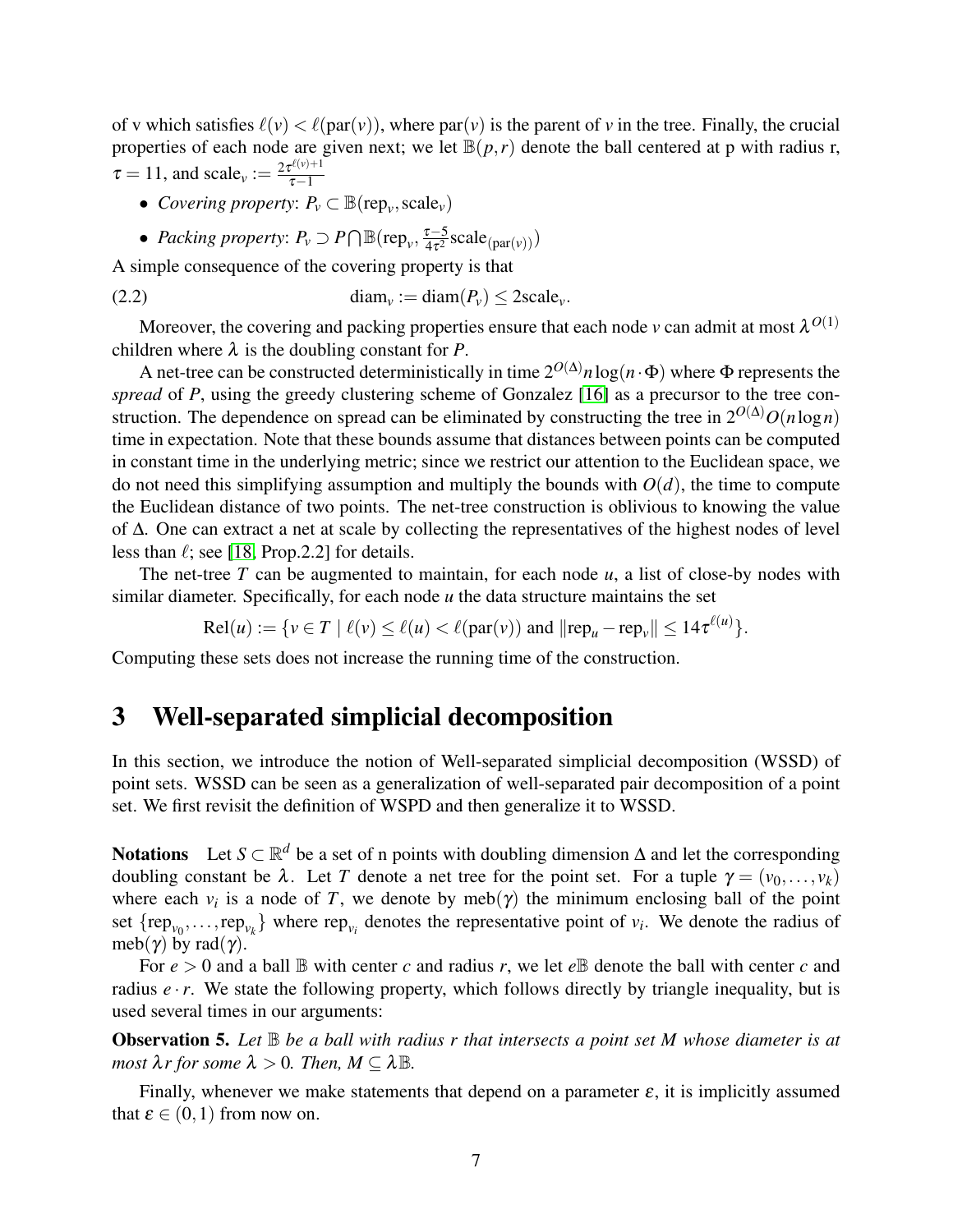Well-Separated Pair Decomposition A pair of net-tree nodes  $(u, v) \in T$  is said to be  $\varepsilon$ -well*separated* if  $max\{\text{diam}_{u},\text{diam}_{v}\}\leq \epsilon \text{dist}(u,v)$ , where  $dist(u,v)$  denotes the minimal distance between a point in  $P_u$  and a point in  $P_v$ . Informally speaking, all pairs of points  $(p,q)$  with  $p \in P_u$ ,  $q \in P$ <sup>*v*</sup> have a similar distance to each other if  $(u, v)$  is well-separated. We state a simple consequence which appears somewhat indirect, but allows a generalization to multivariate tuples:

<span id="page-7-0"></span>**Lemma 6.** If  $(q, q')$  with  $q, q' \in T$  is  $\varepsilon$ -well separated, then for any ball  $\mathbb B$  that contains at least *one point of P<sub>q</sub> and one point of P<sub>q</sub>*<sup>*, the ball*  $(1+2\varepsilon)$ B *contains all of P<sub>q</sub></sub> <i>and all of P<sub>q</sub>*<sup>*.*</sup></sup>

*Proof.* Let  $\mathbb B$  be a ball with radius *r* intersecting both *q* and *q*', which means that  $r \geq \text{dist}(q, q')/2$ . Because  $(q, q')$  is well-separated,

$$
\text{diam}_q \leq \varepsilon \text{dist}(q, q') \leq 2\varepsilon r,
$$

implying that  $(1+2\varepsilon)$  **B** contains all of  $P_q$  by Observation [5.](#page-6-1) The same argument applies for  $q'$ .

For a pair  $(p, p') \in S \times S$  we say that a pair of net-tree nodes  $(q, q')$  *covers*  $(p, p')$  if  $p \in q$  and  $p' \in q'$ , or  $p \in q'$  and  $p' \in q$ . An  $\varepsilon$ *-well separated pair decomposition* ( $\varepsilon$ -WSPD) of *S* is a set of pairs  $\Gamma = ((q_1, q_1)$  $\binom{1}{1}$ ,  $\left(q_2, q'_2\right)$  $\mathcal{L}_2$ ,...,  $(q_m, q'_m)$  such that all pairs are  $\varepsilon$ -well separated and every edge in *S* × *S* is covered by some pair in Γ. We rely on the following property of WSPDs, adapted from [\[18,](#page-21-3) Sec.5]:

**Theorem 7.** A  $\varepsilon$ -WSPD of size  $n\varepsilon^{-O(\Delta)}$  can be computed in  $O(n \log n + n/\varepsilon^{O(\Delta)})$  time, where  $\Delta$  is *the doubling dimension of the point set.*

Well-Separated Simplicial decomposition We generalize the construction of WSPD to higher dimensions: Let *S* and *T* be as above. A (k+1)-tuple  $(v_0, v_1, \ldots, v_k)$  of net-tree nodes is called an  $\varepsilon$ -well separated tuple ( $\varepsilon$ -WST) if for any ball  $\mathbb B$  which contains at least one point of each  $P_{v_i}$ ,

$$
v_0 \cup v_1 \cup \ldots \cup v_k \subseteq (1+\varepsilon)\mathbb{B}
$$

Moreover, we say that  $(v_0, \ldots, v_k)$  *covers* a *k*-simplex  $\sigma = (p_0, \ldots, p_k)$  with  $p_0, \ldots, p_k \in S$  if there is a permutation  $\pi$  of  $(0, \ldots, k)$  such that  $p_{\pi(\ell)} \in P_{\nu_{\ell}}$  for all  $0 \leq \ell \leq k$ .

**Definition 1.** An  $(\varepsilon, k)$ -WSSD is a set of  $(k + 1)$ -tuples  $\Gamma = \{\gamma_1, \gamma_2, \ldots, \gamma_l\}$  such that each  $\gamma_i$  is a ε*-WST and each k-simplex is covered by some* γ*<sup>i</sup> . An* ε*-WSSD is the union of (*ε*,k)-WSSDs for all*  $1 \leq k \leq \Delta$ .

It is easy to see with Lemma [6](#page-7-0) that an  $\frac{\varepsilon}{2}$ -WSPD is an  $(\varepsilon, 1)$ -WSSD.

**Our algorithm** We construct a WSSD recursively. If  $k=1$ , we use the WSPD algorithm from [\[18,](#page-21-3) Sec.5] to compute an  $\frac{\varepsilon}{2}$ -WSPD. For any  $k > 1$ , we construct an  $(\varepsilon, k)$ -WSSD  $\Gamma_k$  recursively from an  $(\varepsilon, k-1)$ -WSSD  $\overline{\Gamma}_{k-1}$  as follows: Each tuple  $\gamma \in \Gamma_{k-1}$  is an  $\varepsilon$ -WST. Consider a tuple  $\gamma =$  $(v_0, v_1, v_2, \ldots, v_{k-1}) \in \Gamma_{k-1}$ . Each  $v_i$  of this tuple represents a node in the net tree *T*. We compute an  $\varepsilon$ -approximation of meb(γ) using the algorithm of [\[4\]](#page-20-10) (recall that meb(γ) is the meb of the representative points); more precisely, we compute a value *r* such that there is a ball of radius *r* covering all representatives and

<span id="page-7-1"></span>(3.1) 
$$
\operatorname{rad}(\gamma) \le r \le (1+\varepsilon)\operatorname{rad}(\gamma)
$$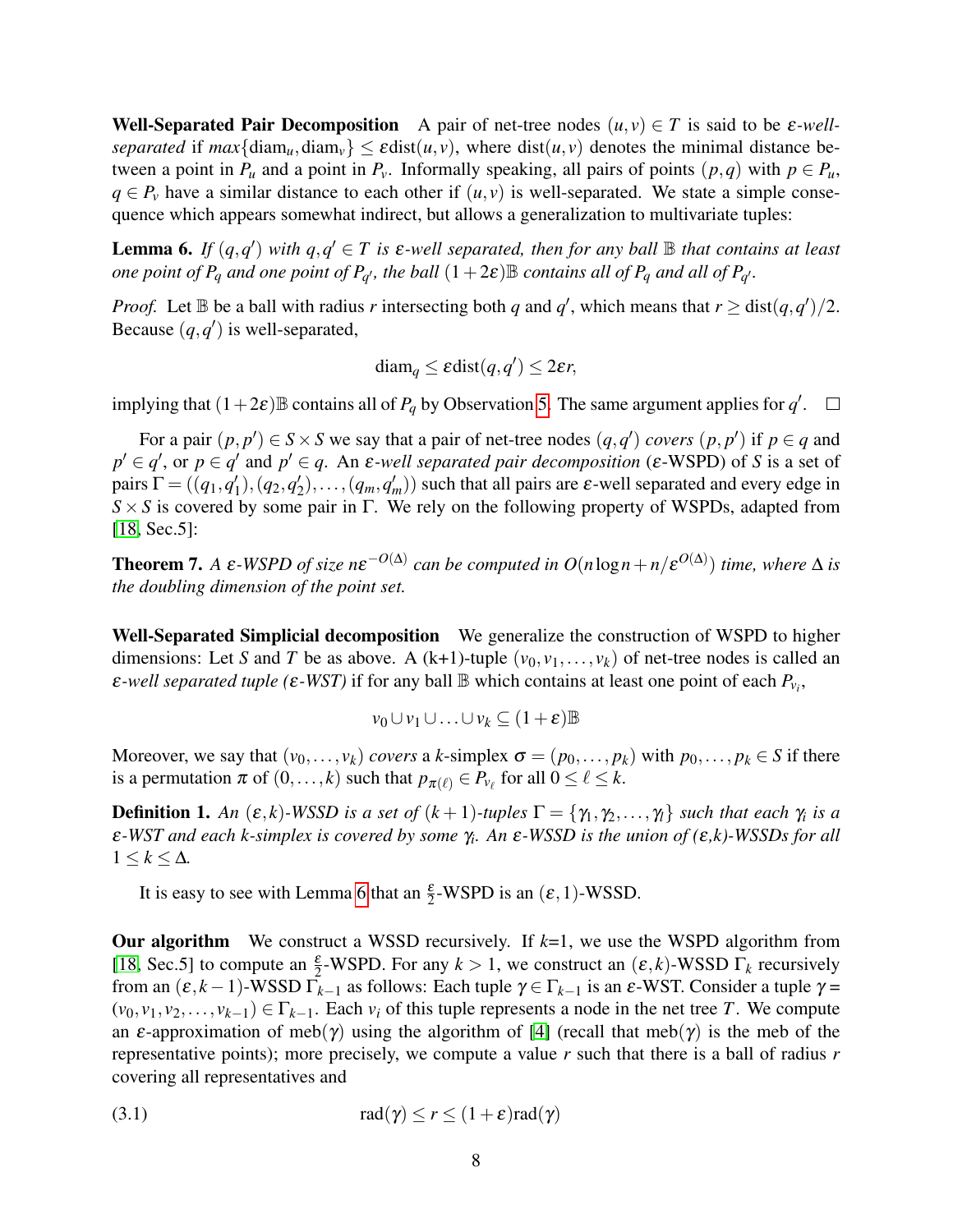Recall that  $\text{scale}_{u} = \frac{2\tau^{\ell(u)+1}}{\tau-1}$  $\frac{\tau_{\text{ref}}(u)}{\tau - 1}$ . We find the lowest ancestor *u* of *v*<sub>0</sub> in *T* that satisfies

$$
\frac{\tau - 5}{4\tau^2} \text{scale}_u \ge 8r
$$

To find suitable nodes to be added to  $\gamma$ , we consider nodes  $w \in \{u \cup Rel(u)\}\$ . For each such *w*, we traverse its sub-tree to find the highest descendants whose diameters are small enough for them to be valid candidates. Specifically, we find  $w's$  highest descendants *x* satisfying

$$
\frac{\varepsilon r}{4} \ge 2 \cdot \text{scale}_{x}
$$

For each such node *x*, we add a  $(k+1)$ -tuple  $(v_0, v_1, v_2, \ldots, v_{k-1}, x)$ to  $\Gamma_k$ .

<span id="page-8-2"></span><span id="page-8-1"></span>

Figure 3.1: An example of constructing  $\Gamma_5$  from  $\Gamma_4$ : The lightly shaded disks within ball *P* denote the nodes of a tuple  $\gamma \in \Gamma_4$ . Region *U* along with Rel(*U*) depicted as  $R(U)$  in the figure is examined for adding a node to γ. In this example, the dark disks in the region between *P* and *Q* are added to  $γ$  to form a tuple of Γ<sub>5</sub>.

Correctness In order to prove the correctness of our construction procedure, we need to show that the generated tuples indeed form a  $(\varepsilon, k)$ -WSSD.

#### <span id="page-8-0"></span>Lemma 8. *Each tuple added by the algorithm is an* ε*-WST.*

*Proof.* By induction: For  $k = 1$ , the statement is true as an  $\frac{\varepsilon}{2}$ -WSPD is an  $(\varepsilon, 1)$ -WSSD, each tuple of which is an  $\varepsilon$ -WST. For  $k > 1$ , consider a  $k$ -tuple  $\gamma = (v_0, v_1, v_2, \dots, v_{k-1})$ . Let  $x$  be added to this tuple to form the  $(k + 1)$ -tuple  $\gamma' = (v_0, v_1, v_2, \dots, v_{k-1}, x)$ . Now, consider a ball  $\mathbb B$  that contains a point of each  $P_{v_i}$  and a point of  $P_x$ . By induction hypothesis,  $(1+\varepsilon)\mathbb{B}$  contains all of  $P_{v_i}$ , so it suffices to show that it also contains all of  $P_x$ .

Let *r'* be the radius of B. By Observation [5,](#page-6-1) it suffices to show that  $\text{diam}_x \leq \varepsilon r'$ . Using induction hypothesis again, the ball  $(1+\varepsilon)\mathbb{B}$  contains all representatives rep<sub>*v<sub>i</sub>*</sub>. Therefore, it is an enclosing ball of the representatives and therefore,  $(1+\varepsilon)r' \geq rad(\gamma)$ . Since *r* as computed by the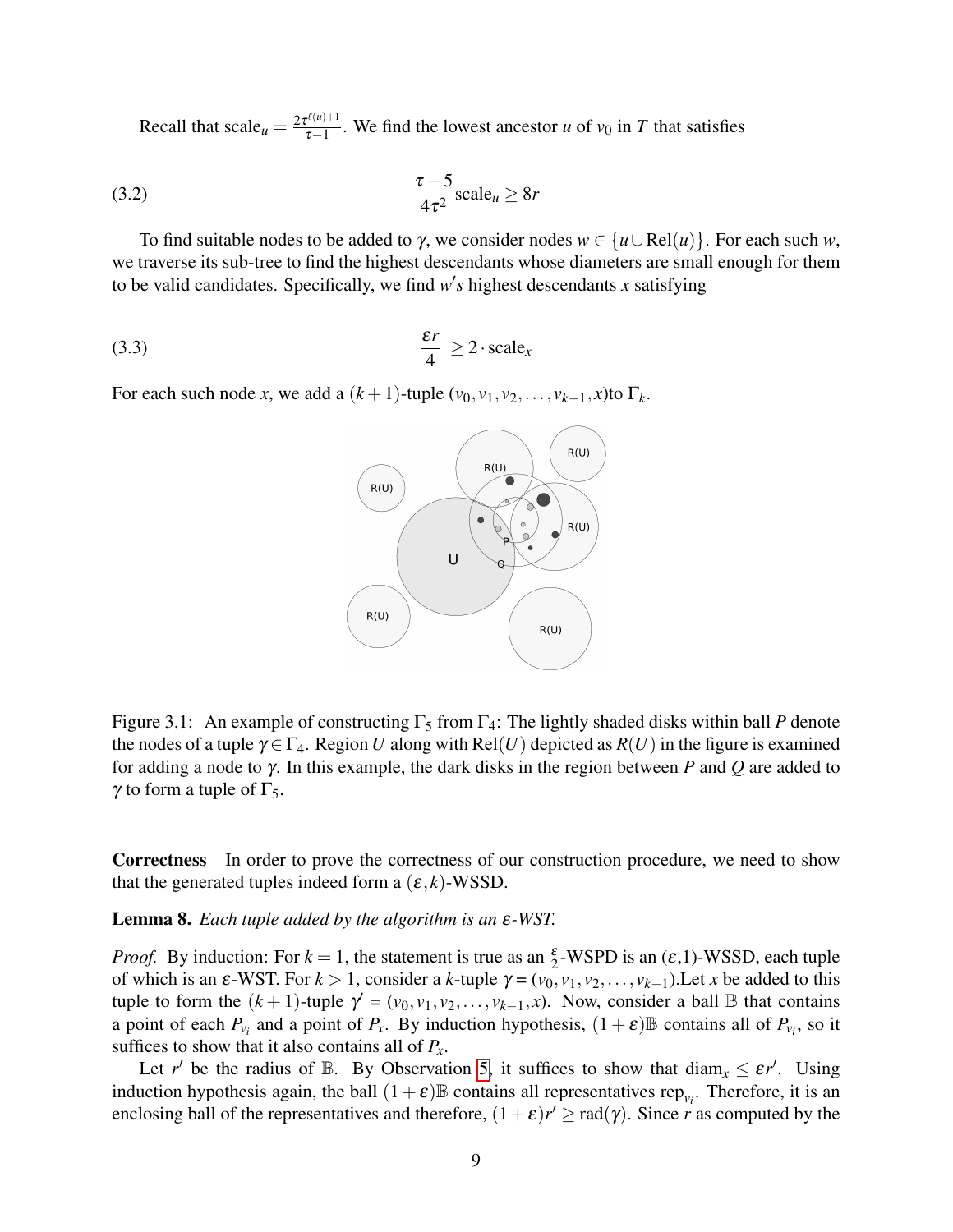algorithm satisfies  $r \le (1+\varepsilon)rad(\gamma)$ , we have that  $r \le (1+\varepsilon)^2 r' \le 4r'$  since  $\varepsilon \le 1$ . Recall that  $\text{diam}_x \leq 2 \text{scale}_x$  from [2.2.](#page-6-2) We can thus bound

$$
diam_x \leq 2scale_x \leq \frac{\varepsilon r}{4} \leq \varepsilon r'.
$$

For showing that all *k*-simplices are covered, we need several preparatory results. The first one is taken from [\[5\]](#page-20-1) – we note that the required bound also follows as a simple corollary of the main result of [\[5\]](#page-20-1), but we decided to give a more low-level argument for clarity.

<span id="page-9-0"></span>**Lemma 9.** Let P be a point set with  $|P| \geq 3$ . Then, there exists a point  $p \in P$  such that

$$
p \in \frac{1 + 1/d}{\sqrt{1 - 1/d^2}} \text{meb}(P \setminus \{p\}).
$$

*In particular, p*  $\in$  2meb( $P - \{p\}$ ) *for d*  $\geq$  2*.* 

*Proof.* Note that the statement is trivial if there exists a point  $p \in P$  whose removal does not change the minimum enclosing ball. Therefore, assume wlog that  $|P| \le d+1$ , and all points of *P* are at the boundary of meb( $P$ ). Let  $c$  be the center and  $r$  be the radius of meb( $P$ ). The points in  $P$  span a polytope *T*; take the smallest ball  $\mathbb B$  centered at *c* that is contained in *T*. By [\[5,](#page-20-1) Lem. 3.2], its radius is at most  $r/d$ . Moreover,  $\mathbb B$  touches at least one facet of *T*. Let *p* be the point opposite of this facet, set  $P' := P \setminus \{p\}$  and let *c*' and *r*' denote the center and radius of the meb of *P*'. Following the argumentation of [\[5,](#page-20-1) Lem. 3.3], it holds that

$$
r' \ge r\sqrt{1 - (1/d^2)}
$$

and moreover, *c'* is the point where B touches the facet, so that  $||c - c'|| \le r/d$ . Now, by triangle inequality

$$
||p - c'|| \le ||p - c|| + ||c - c'|| \le r + r/d \le (1 + 1/d) \frac{r'}{\sqrt{1 - 1/d^2}}
$$

which implies the first claim. The second part follows easily by noting that

$$
\frac{1+1/d}{\sqrt{1-1/d^2}} \le 2
$$

for all  $d > 5/3$ .

<span id="page-9-1"></span>Lemma 10. *Let u be an internal node of the net tree T . Then*

$$
diam_u \geq \frac{\tau - 5}{4\tau^2} scale_u
$$

*Proof.* Since *u* is internal, it has at least two children  $v_1$ ,  $v_2$ . Let  $p = rep_{v_1}$ . By the packing property of the net-tree, the ball around *p* with radius  $\frac{\tau-5}{4\tau^2}$  scale par(*v*<sub>1</sub>) does only contain points of  $P_{v_1}$ . Since  $par(v_1) = u$  and  $v_2$  contains at least one point not in  $P_{v_1}$ , the statement follows.  $\Box$ 

 $\Box$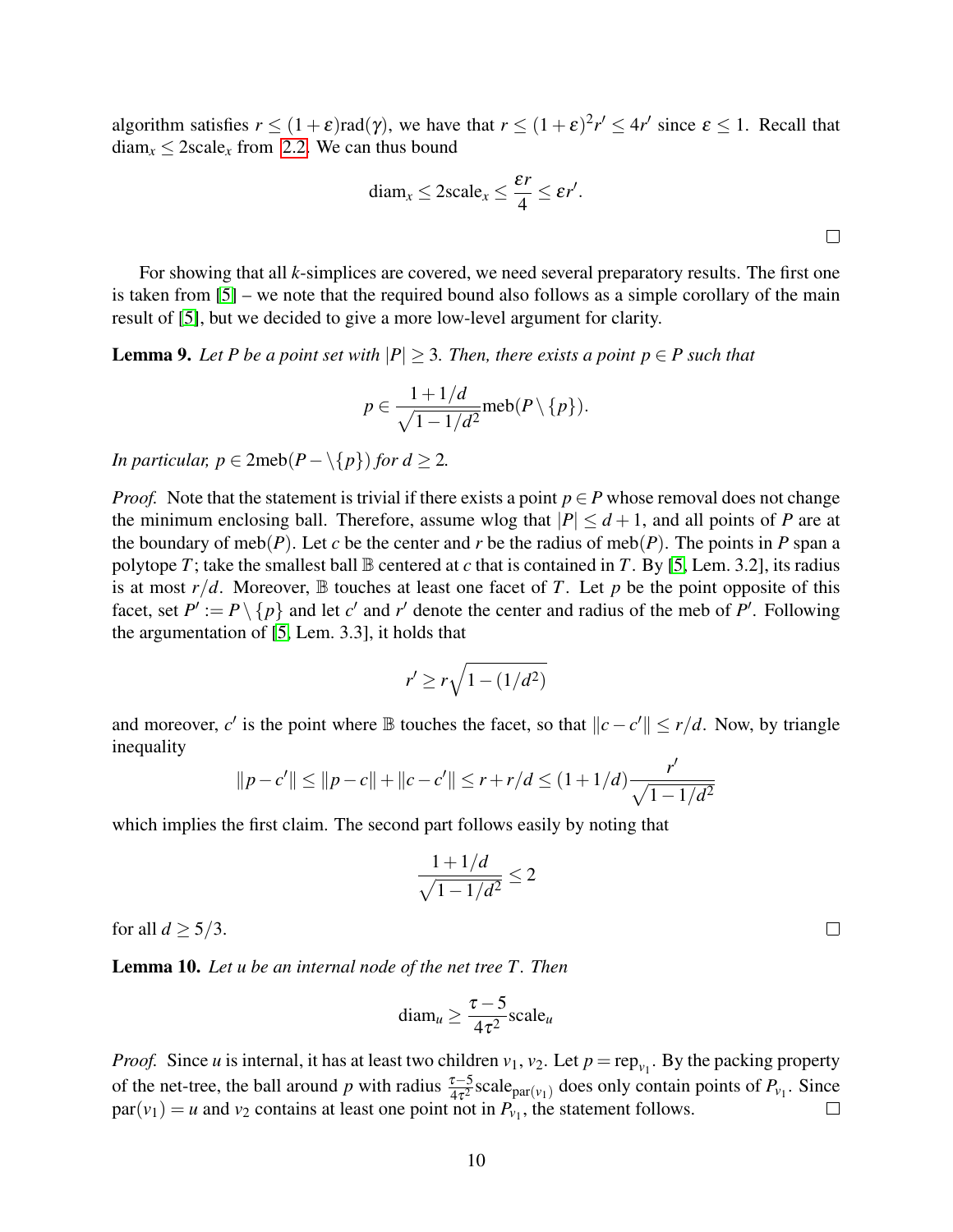<span id="page-10-1"></span>**Lemma 11.** Let u be a node of the net-tree T with  $\text{diam}_u \geq 4R$ , where  $R > 0$ . Then, for any ball  $\mathbb B$ *of radius R which contains a point of*  $P_u$ *, the set*  $\{u \cup Rel(u)\}$  *covers*  $S \cap 2\mathbb{B}$ *.* 

*Proof.* Consider a point  $x \in S \cap 2\mathbb{B}$ . The net tree *T* contains a path from the root to a leaf such that  $x \in P_w$  for all nodes *w* on that path. In particular, there exists a node *v* with  $x \in P_v$  and  $\ell(v) \leq \ell(u) < \ell(\text{par}(v))$ . It can be observed from Figure [3.2](#page-10-0) that

$$
||\text{rep}_u - \text{rep}_v|| \le \text{diam}_u + 3R + \text{diam}_v < 3\text{diam}_u < 14\tau^{\ell(u)}
$$
.

It follows that  $v \in Rel(u)$ .



<span id="page-10-0"></span>Figure 3.2: *P* represents a ball B of radius *R* and *Q* denotes 2B. Disk *u* denotes a node such that  $diam(u) \geq 4R$  and it intersects  $\mathbb B$ . Disk *v* represents a node covering a point in 2 $\mathbb B$ . The dark circles in *u* and *v* are their representatives.

#### <span id="page-10-2"></span>Lemma 12. Γ*<sup>k</sup> covers all k-simplices over S.*

*Proof.* By induction: For  $k = 1$ , the 1-simplices are pairs of points from *S* which are covered by the WSPD. Let  $\Gamma_{k-1}$  cover all  $(k-1)$ -simplices of *S*. Consider any *k*-simplex  $\sigma = (p_0, p_1, \dots, p_k)$ . From Lemma [9,](#page-9-0) it follows that there exists a point, say  $p_k$  which belongs to  $2\text{meb}(\sigma')$ , where  $\sigma' := \sigma \setminus \{p_k\}.$   $\sigma'$  is a  $(k-1)$ -simplex and hence is covered by some *k*-tuple  $\gamma \in \Gamma_{k-1}$ . We show that when considering  $\gamma$ , the algorithm produces a  $(k+1)$ -tuple  $(\gamma, x)$  with  $p_k \in P_x$ , implying that  $\sigma$  is covered by that tuple.

Let *r'* be the radius of  $\mathbb{B}' := \text{meb}(\sigma')$ , and let *r* be the approximate radius for meb( $\gamma$ ) as computed in the algorithm. Let  $\mathbb B$  denote the corresponding enclosing ball of radius *r*. Since  $\gamma$  is an  $\epsilon$ -WST,  $(1 + \epsilon)$  contains  $p_0, \ldots, p_{k-1}$ . Therefore, we have that  $r' \leq (1 + \epsilon)r \leq 2r$ . Because of Lemma [10,](#page-9-1) the net-tree node *u* computed in the algorithm satisfies diam<sub>*u*</sub>  $\geq 8r \geq 4r'$ . Applying Lemma [11](#page-10-1) on *u*, *r'*, and  $\mathbb{B}'$  yields that the set  $\{u \cup Rel(u)\}$  covers *S*∩2 $\mathbb{B}'$ . Thus, there is some node  $w \in \{u \cup Rel(u)\}\$  that covers  $v_k$ . By construction, one of the descendants *x* of *w* for which a tuple  $(\gamma, x)$  is created satisfies  $v_k \in P_x$ .  $\Box$ 

With Lemma [8](#page-8-0) and Lemma [12,](#page-10-2) it follows that the constructed set  $\Gamma_k$  is an  $(\varepsilon, k)$ -WSSD.

**Analysis.** We bound the size of the  $(\varepsilon, k)$ -WSSD generated by our algorithm and the total time taken to compute it.

<span id="page-10-3"></span>**Lemma 13.** *The size of (ε,k)*-WSSD  $\Gamma_k$  *is n*(2/ε)<sup>*O*( $\Delta$ *·k*)</sub></sup>

 $\Box$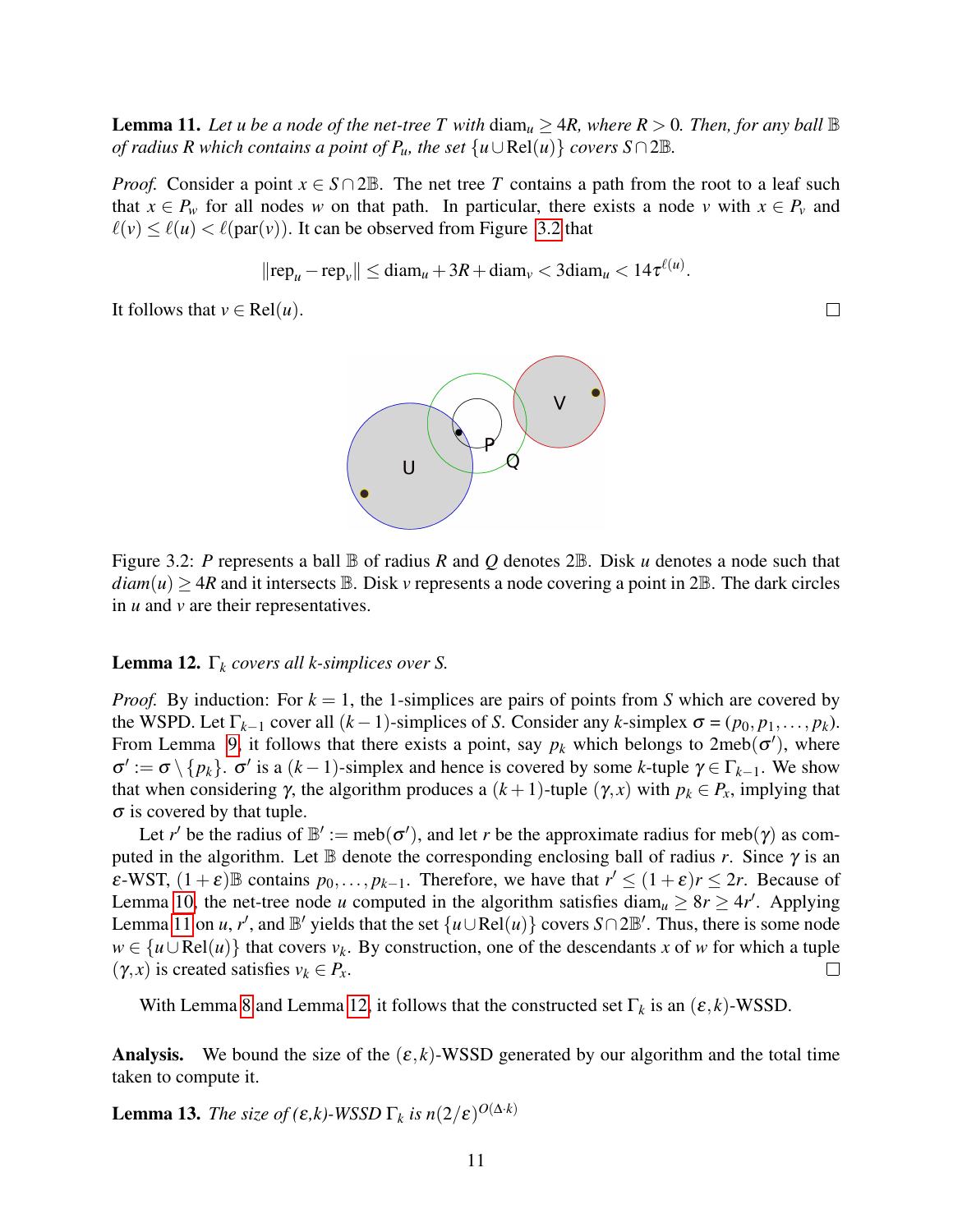*Proof.* By induction: For  $k = 1$ , size of a  $\frac{\varepsilon}{2}$ -WSPD is  $n(2/\varepsilon)^{O(\Delta)}$  which conforms with our hypothesis. Assume that the size of  $\Gamma_{k-1}$  is  $n(2/\varepsilon)^{O(\Delta \cdot (k-1))}$ . Consider any tuple  $\gamma \in \Gamma_{k-1}$ . Let *r* be the approximate radius of meb( $\gamma$ ) as computed in the algorithm. We bound the number of explored nodes. In the course of the algorithm, we find the lowest ancestor *u* of  $v_0 \in \gamma$  which satisfies [\(3.2\)](#page-8-1) and then explore the highest descendants of  $\{u \cup \text{Rel}(u)\}$  until we reach nodes *x* satisfying [\(3.3\)](#page-8-2). Let us denote  $\frac{\tau-5}{4\tau^2}$  by  $\tau'$ . The child *u'* of *u* that is ancestor of *v*<sub>0</sub> satisfies  $\tau'$  scale<sub>u'</sub> < 8*r* because the algorithm would not have chosen *u* otherwise. By a similar argument the parent  $x'$  of x satisfies  $2 \cdot \text{scale}_{x'} > \frac{\varepsilon r}{4}$  $\frac{3r}{4}$ . It follows that

$$
\frac{\text{scale}_{u'}}{\text{scale}_{x'}} < \frac{\frac{8r}{\tau'}}{\frac{\varepsilon r}{8}} < \frac{64}{\varepsilon \tau'}
$$

.

Because  $\frac{\text{scale}_{\text{par}(v)}}{\text{scale}_{v}} \ge \tau$  for any node  $v \in T$ , *u* and *x* are at most  $\ell := 2 + \log_{\tau} \frac{64}{\epsilon \tau'}$  levels apart in the net-tree. Since any node has at most  $\lambda^{O(1)}$  children, it immediately follows that the total number of nodes explored is  $\lambda^{O(\ell)}$  which simplifies to  $(2/\epsilon)^{O(\Delta)}$ , as  $\lambda = 2^{O(\Delta)}$ . Because we add at most one tuple for each such node, the bound follows.

**Lemma 14.** *Computing an ε-WSSD takes*  $2^{O(\Delta)}dn \log n + nd(2/\epsilon)^{O(\Delta \cdot k)}$  time.

*Proof.* For  $k = 1$ ,  $\Gamma_1$  is an  $\frac{\varepsilon}{2}$ -WSPD which requires  $d\left(2^{O(\Delta)}n\log n + n(2/\varepsilon)^{O(\Delta)}\right)$  time to construct [\[18,](#page-21-3) Sec.5]; the additional factor of *d* is caused by the fact that distance computations require *O*(*d*) time. For *k* ≥ 2, consider the recursive construction of Γ<sub>*k*</sub> from Γ<sub>*k*−1</sub>. For each tuple  $γ ∈ Γ$ <sub>*k*−1</sub>, we have to compute the approximate meb  $\mathbb B$  and then explore ancestors and their descendants to find suitable nodes to be added.

Computing the approximate meb takes  $O(kd/\epsilon + \epsilon^{-5})$  time [\[4\]](#page-20-10). From the arguments of Lemma [13,](#page-10-3) the number of nodes explored is  $(2/\varepsilon)^{O(\Delta)}$ , and only a constant amount of time is spent per node. Hence, for each  $\gamma$  time spent is:

$$
O(kd/\varepsilon + \varepsilon^{-5}) + (2/\varepsilon)^{O(\Delta)}.
$$

As the size of  $\Gamma_{k-1}$  is  $n(2/\varepsilon)^{O(\Delta \cdot (k-1))}$ , the additional time required to compute  $\Gamma_k$  from  $\Gamma_{k-1}$  is

$$
n(2/\varepsilon)^{O(\Delta\cdot (k-1))}\left(O(kd/\varepsilon + \varepsilon^{-5}) + (2/\varepsilon)^{O(\Delta)}\right)
$$

which simplifies to

$$
n(2/\varepsilon)^{O(\Delta \cdot k)}k \cdot d.
$$

The total time required to compute  $\Gamma_1, \ldots, \Gamma_k$  is

$$
d\left(2^{O(\Delta)} n \log n + n(2/\varepsilon)^{O(\Delta)}\right) + \sum_{i=2}^{k} n(2/\varepsilon)^{O(\Delta \cdot i)} i \cdot d
$$

which simplifies to

$$
d\left(2^{O(\Delta)} n \log n + n(2/\varepsilon)^{O(\Delta \cdot k)}\right)
$$

.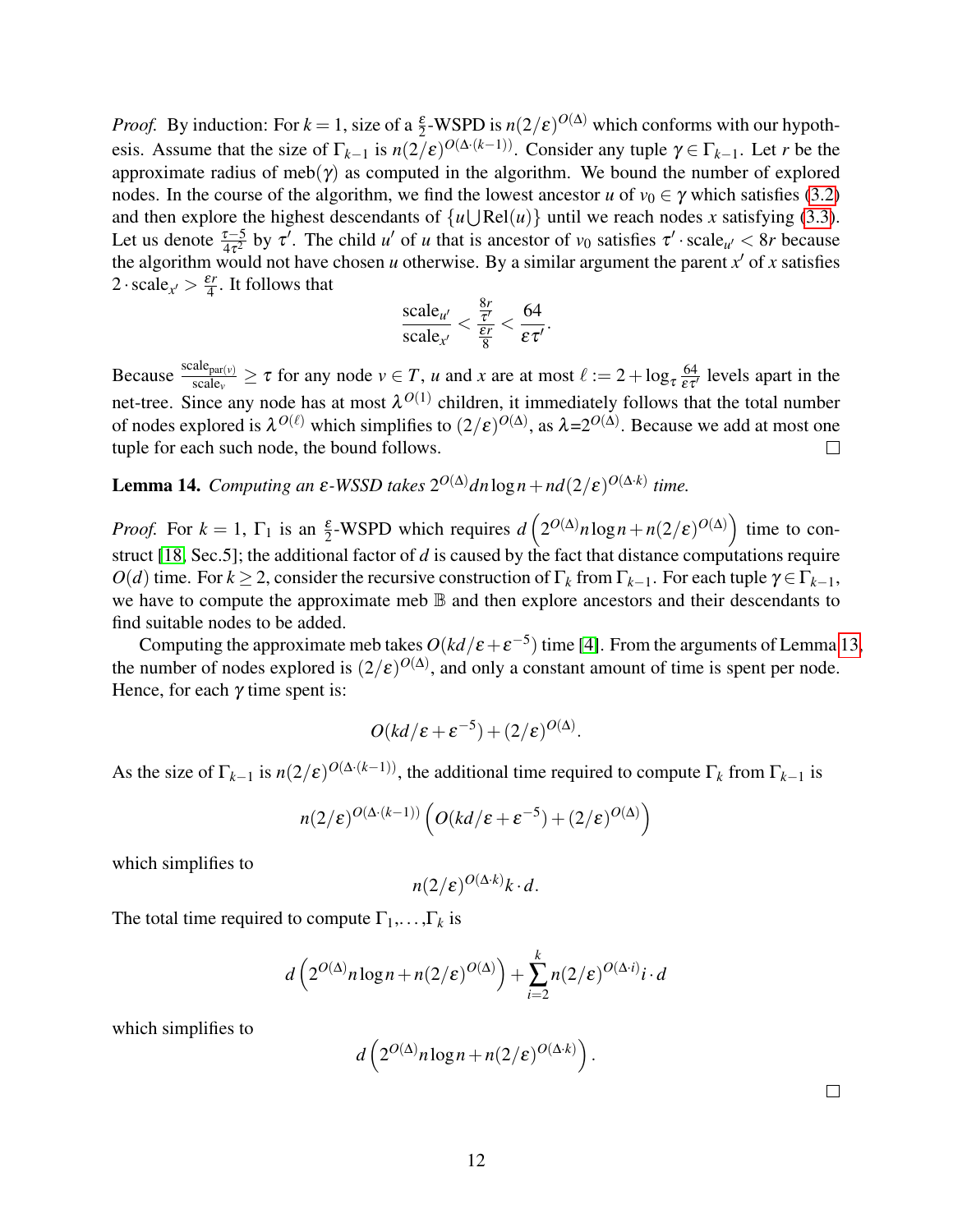We conclude the section with a property of our computed WSTs which will be useful in Section [4.](#page-12-0)

<span id="page-12-1"></span>**Lemma 15.** *For any*  $\varepsilon$ -WST  $t=(v_0, v_1,..., v_k)$  *generated by our algorithm,* scale $v_i \leq \varepsilon$ rad(*t*) *for all v<sup>i</sup> .*

*Proof.* By induction: For  $k = 1$ , we construct a  $\frac{\varepsilon}{2}$ -WSPD by the algorithm in [\[18,](#page-21-3) Sec.5]. Their construction ensures that  $max(scale_a, scale_b) \leq \frac{\varepsilon}{2}$  $\frac{\varepsilon}{2}$ dist(*a*,*b*). Since dist(*a*,*b*)  $\leq$  2 · rad(*a*,*b*), it follows that  $max(scale_a, scale_b) \leq \varepsilon rad(a, b)$ .

For  $k \ge 2$ , let the statement be true for  $\Gamma_{k-1}$ . Consider  $\gamma = (v_0, \ldots, v_{k-1}) \in \Gamma_{k-1}$  and let *r* denote the radius of the  $\varepsilon$ -approximation of meb( $\gamma$ ) as computed by our algorithm. A node x is added to  $\gamma$ to form  $\gamma' = (v_0, \dots, v_{k-1}, x)$  only if 2 · scale<sub>x</sub>  $\leq \frac{\varepsilon}{4}$  $rac{\varepsilon}{4}r \leq \frac{\varepsilon(1+\varepsilon)}{4}$  $\frac{+ \varepsilon}{4}$ rad(γ) from [\(3.1\)](#page-7-1). As rad(γ)  $\leq$  rad(γ'), the statement follows for *x*, and it follows from induction hypothesis for  $v_0, \ldots v_{k-1}$ .

## <span id="page-12-0"></span>4 Čech approximations of linear size

In this section, we will define a persistence module which is a  $(1+\varepsilon)$ -approximation of the Čech module in the sense of Section [2.](#page-3-0) We start with a summary of our construction: we first define a sequence of (non-nested) simplicial complexes  $(\mathscr{A}_{\alpha})_{\alpha>0}$ , which we define using a WSSD from Section [3.](#page-6-0) Then, we construct simplicial maps  $g_\alpha^{\alpha'}$  $\alpha' : \mathscr{A}_{\alpha} \to \mathscr{A}_{\alpha'}$  such that  $g_{\alpha'}^{\alpha''} \circ g_{\alpha}^{\alpha'} = g_{\alpha}^{\alpha''}$  $\alpha^{\prime\prime}$  and  $g_{\alpha}^{\alpha}$  = id. As discussed in Section [2,](#page-3-0) applying the homology functor to that sequence yields a persistent module. To show that the constructed module approximates the Čech module, we define simplicial *cross-maps*  $\phi : \mathcal{C}_{\frac{\alpha}{1+\epsilon}} \to \mathcal{A}_{\alpha}$  and  $\psi : \mathcal{A}_{\frac{\alpha}{1+\epsilon}} \to \mathcal{C}_{\alpha}$  that connect the two sequences on a simplicial level. We then show that the induced maps on homology groups all commute and finally apply Theorem [3](#page-5-0) to show that the constructed module  $(1+\varepsilon)$ -approximates the Cech module. We remark that this strategy follows the approach by Dey et al. [\[11\]](#page-20-0) who get a similar result for the Rips module, simplifying the previous work of Sheehy [\[25\]](#page-21-0).

**More notations.** We construct a  $\frac{\varepsilon}{154}$ -WSSD for the net tree *T*. For a level  $\ell$ , we define

$$
T_{\ell} := \{ u \in T \mid \ell(u) \leq \ell < \ell(\operatorname{par}(u)) \}.
$$

For a net tree node *v* of level *i* or less we denote by vcell $(v, i)$  its ancestor in  $T_\ell$ , that is, its highest ancestor having level at most *i*.

We fix the following additional parameters: Set  $\theta_{\ell} := (1 + \frac{2\varepsilon}{5})$  $\frac{2\varepsilon}{5}$ <sup> $\ell$ </sup> for any integer  $\ell$ . Let  $\Delta_{\alpha}$  denote the integer such that

$$
\theta_{\Delta_\alpha}\leq \alpha<\theta_{\Delta_\alpha+1}.
$$

We define  $h_{\alpha}$  as the integer such that

$$
\frac{2\tau}{\tau-1}\tau^{h_\alpha}\leq \frac{\epsilon\theta_{\Delta_\alpha}}{7}\leq \frac{2\tau}{\tau-1}\tau^{h_\alpha+1}.
$$

When there is no ambiguity about  $\alpha$ , we will skip the suffixes and write  $\Delta := \Delta_{\alpha}$  and  $h := h_{\alpha}$ .

To give a rough intuition about the chosen terms, the approximate complex will only change at discrete values; more precisely, all  $\alpha \in [\theta_\ell, \theta_{\ell+1})$  will result in the same approximation. This motivates the definition of  $\Delta_{\alpha}$  which determines the range in which  $\alpha$  falls in. The second parameter  $h_{\alpha}$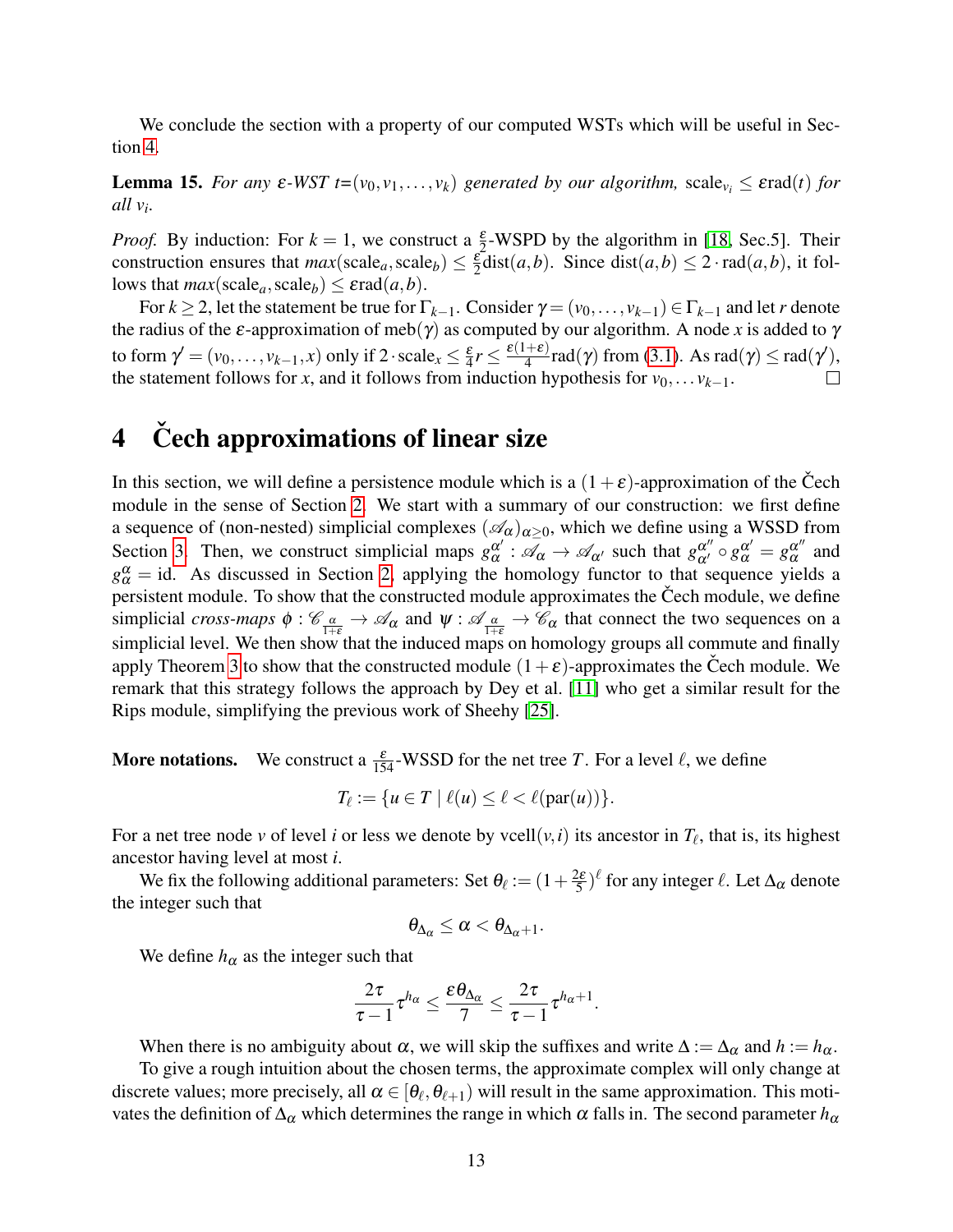determines the grid size on which the approximation is constructed. Note that  $h_{\alpha}$  rather depends on  $\Delta_{\alpha}$  than on  $\alpha$  itself. Consequently, for any  $\alpha \in [\theta_k, \theta_{k+1})$ , the same  $h_{\alpha}$  is chosen. Before we formally describe our construction, we prove the following useful lemma:

<span id="page-13-0"></span>**Lemma 16.** *Let*  $\alpha > 0$ ,  $\Delta := \Delta_{\alpha}$  *and*  $h := h_{\alpha}$ . *If an*  $\frac{\varepsilon}{154}$ -*WST*  $t = (v_0, v_1, \dots, v_k)$  *satisfies*  $\text{rad}(t) \leq \theta_{\Delta+1}$ , then the level of each  $v_i$  is h or smaller.

*Proof.* By Lemma [15,](#page-12-1) each  $v_i$  of *t* satisfies scale $v_i \leq \frac{\varepsilon}{154}$  rad(*t*)  $\leq \frac{\varepsilon}{154} \theta_{\Delta+1}$ . As  $\theta_{\Delta+1} = (1 + \frac{2\varepsilon}{5})$  $\frac{2\varepsilon}{5}$ ) $\theta_{\Delta}$   $\leq$  $2\theta_{\Delta}$  and  $\tau = 11$ , we have

$$
\frac{2\tau^{\ell(v_i)+1}}{\tau-1}=\text{scale}_{v_i}\leq \frac{\epsilon\theta_{\Delta}}{77}\leq \frac{2\tau}{11(\tau-1)}\tau^{h+1}=\frac{2\tau^{h+1}}{\tau-1}.
$$

It follows that  $\ell(v_i) \leq h$ .

**The approximation complex** We construct a simplicial complex  $\mathscr{A}_{\alpha}$  over the vertex set from net-tree *T* at scale *h* in the following way: For any WST  $t = (v_0, v_1, \ldots, v_k)$  with all  $v_i$  at level *h* or less, we add  $t' = ($ vcell $(v_0, h)$ , vcell $(v_1, h)$ ,..., vcell $(v_k, h)$  to  $\mathscr{A}_{\alpha}$  if  $rad(t') \le \theta_{\Delta}$ . Note that some of the vcell $(v_l, h)$  can be the same, so that the resulting simplex might be of dimension less than  $k$ . It is clear by construction and Lemma [13](#page-10-3) that  $\mathscr{A}_{\alpha}$  consists of at most  $n(2/\varepsilon)^{O(\Delta^2)}$  simplices, but it requires a proof to show that it is well-defined:

**Lemma 17.**  $\mathcal{A}_{\alpha}$  *is a simplical complex.* 

*Proof.* Consider  $\gamma = (v_0, v_1, \ldots, v_k) \in \mathcal{A}_{\alpha}$ . We need to show that all faces of  $(v_0, v_1, \ldots, v_k)$  lie in  $\mathscr{A}_{\alpha}$ . Consider  $t = (v_0, v_1, \dots, v_l)$  with  $l < k$  and consider the simplex  $\tau = (rep_{v_0}, \dots, rep_{v_l})$ . There exists a WST  $t' = (v_0')$  $v'_0, \ldots, v'_l$ *) which covers τ. The ball*  $(1+\varepsilon/154)$ *meb* $(\tau)$  *is an enclosing ball for* all points of the  $(\varepsilon/154)$ -WST *t'*. Therefore,

$$
\operatorname{rad}(t') \le (1 + \frac{\varepsilon}{154})\operatorname{rad}(\tau) = (1 + \frac{\varepsilon}{154})\operatorname{rad}(t) \le (1 + \frac{\varepsilon}{154})\operatorname{rad}(\gamma) \le (1 + \frac{\varepsilon}{154})\theta_{\Delta} \le \theta_{\Delta+1}
$$

Lemma [16](#page-13-0) implies that the level of each  $v'_i$  is at most *h*. In particular, vcell $(v'_i) = v_i$  as  $v'_i$  and  $v_i$ share the point  $m_i$  and  $v_i$  has level at most *h* by construction. Hence *t* belongs to  $\mathscr{A}_{\alpha}$ .  $\Box$ 

We define maps between the  $\mathscr{A}_{\alpha}$  next: Consider two scales  $\alpha_1 < \alpha_2$ . We set  $h_1 := h_{\alpha_1}$  and define  $h_2$ ,  $\Delta_1$ , and  $\Delta_2$  accordingly. Set Since  $h_1 \leq h_2$ , there is a natural map  $g_{\alpha_1}^{\alpha_2} : T_{h_1} \to T_{h_2}$ , mapping a net-tree node of level  $h_1$  to its highest ancestor of level at most  $h_2$ . This naturally extends to a map

$$
g_{\alpha_1}^{\alpha_2} : \mathscr{A}_{\alpha_1} \to \mathscr{A}_{\alpha_2},
$$

by mapping a simplex  $\sigma = (v_0, \dots, v_k)$  to  $g_{\alpha_1}^{\alpha_2}(\sigma) := (g_{\alpha_1}^{\alpha_2}(v_0), \dots, g_{\alpha_1}^{\alpha_2}(v_k))$ . It is easy to verify that  $g_{\alpha'}^{\alpha''} \circ g_\alpha^{\alpha'} = g_\alpha^{\alpha''}$  $\alpha^{\alpha}$  and  $g_{\alpha}^{\alpha} = id$ .

**Lemma 18.**  $g := g_{\alpha_1}^{\alpha_2} : \mathcal{A}_{\alpha_1} \to \mathcal{A}_{\alpha_2}$  is a simplical map.

 $\Box$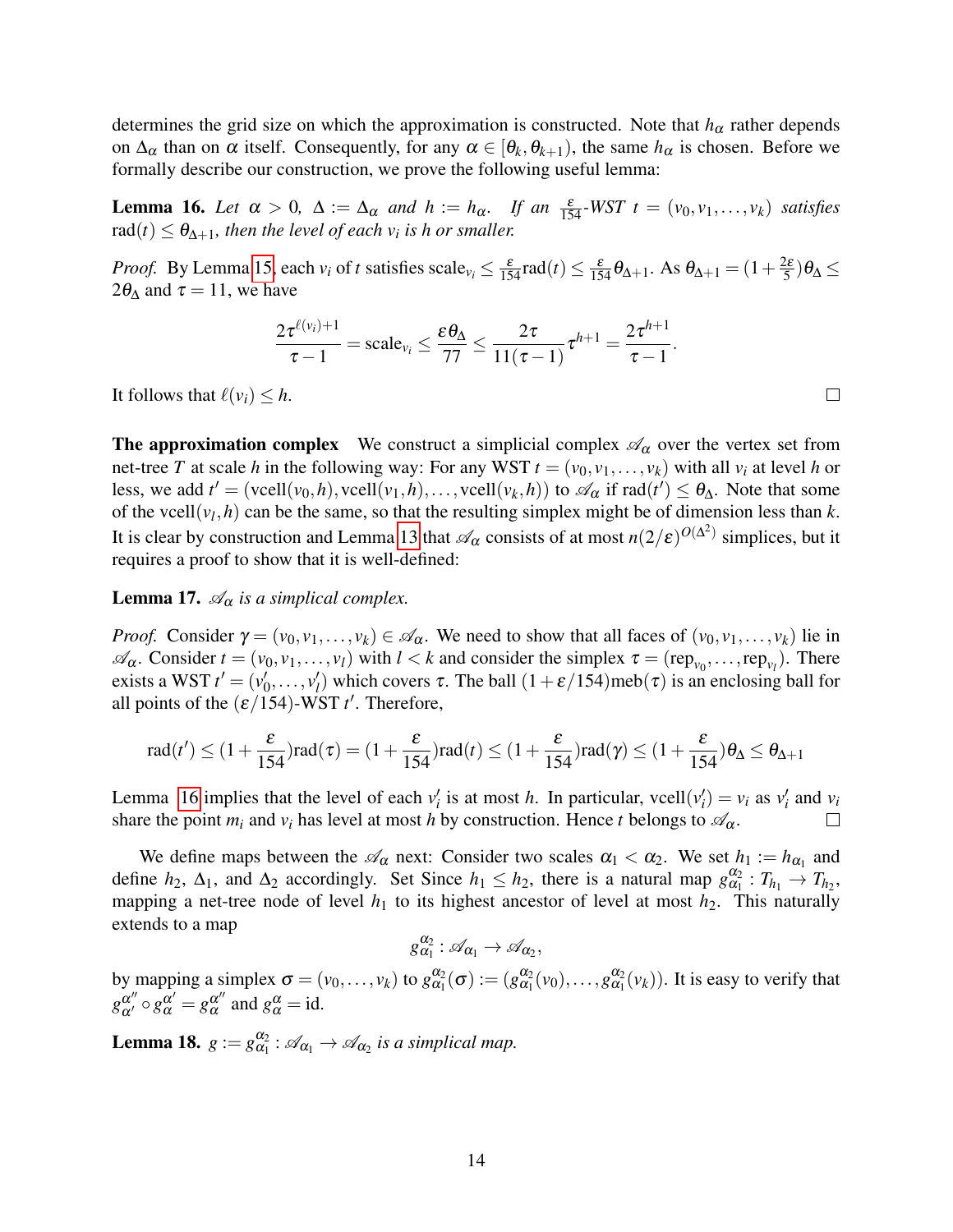*Proof.* Let  $t = (v_0, v_1, \dots, v_k)$  be a *k*-simplex of  $\mathcal{A}_{\alpha_1}$ . Let  $g(v_i) = v'_i$  denote the ancestor of  $v_i$  at level  $h_2$ . We need to show that  $t' = (v_0')$  $'_{0},v'_{1}$  $v'_1, \ldots, v'_k$  $\chi'_{k}$ ) belongs to  $\mathscr{A}_{\alpha_2}$ . If  $\Delta_1 = \Delta_2$ , the statement is trivial since  $h_1 = h_2$ ,  $\mathscr{A}_{\alpha_1} = \mathscr{A}_{\alpha_2}$  and *g* is the identity map. So, we assume that  $\Delta_1 < \Delta_2$ .

Consider the meb of  $t$ . It contains the representatives of all nodes  $v_i$  and hence at least one point of each of  $v'_i$ . If we inflate the ball by the largest diameter of a node at level  $h_2$ , all  $v'_i$  will be covered completely. We need to show that the inflated radius is less than  $\theta_{\Delta_2}$ .

The diameter of a node *u* at level  $h_2$  is at most  $2 \text{scale}_u \leq \frac{2 \varepsilon \theta_{\Delta_2}}{7}$  $\frac{\sigma_{\Delta_2}}{7}$ . Also, as  $\Delta_1 < \Delta_2$ , we have  $\theta_{\Delta_1}<\frac{\theta_{\Delta_2}}{1+\frac{2}{3}}$  $\frac{\sigma_{\Delta_2}}{1+\frac{2\epsilon}{5}}$ . Therefore,

$$
\operatorname{rad}(t')\leq \operatorname{rad}(t)+\frac{2\epsilon \theta_{\Delta_2}}{7}\leq \theta_{\Delta_1}+\frac{2\epsilon \theta_{\Delta_1}}{7(1+\frac{2\epsilon}{5})}<\frac{1+\frac{2\epsilon}{7}+\frac{4\epsilon^2}{35}}{1+\frac{2\epsilon}{5}}\theta_{\Delta_2}<\theta_{\Delta_2},
$$

 $\Box$ 

for  $\varepsilon \leq 1$ . Hence  $t' \in \mathcal{A}_{\alpha_2}$ .

**Cross maps** Next, we investigate the *cross-map*  $\phi$  :  $\mathcal{C}_{\frac{\alpha}{1+\varepsilon}} \to \mathcal{A}_{\alpha}$ . To define it for a vertex  $v \in \mathcal{C}_{\frac{\alpha}{1+\varepsilon}}$ (which is a point of *S*), set  $\phi(v) = q$ , where *q* is the net-tree node in  $T_h$  that contains *v*. For a simplex  $(v_0, \ldots, v_k)$ , define  $\phi(v_0, \ldots, v_k) = (\phi(v_0), \ldots, \phi(v_k)).$ 

Lemma 19. φ *is a simplical map.*

*Proof.* Let  $\sigma = (m_0, \ldots, m_k)$  be a simplex in  $\mathcal{C}_{\frac{\alpha}{1+\varepsilon}}$ . Let  $t = (v_0, v_1, \ldots, v_k)$  be a WST which covers  $\sigma$ . By the WSSD property, we have that

$$
rad(t) \leq (1 + \frac{\varepsilon}{154})\operatorname{rad}(\sigma) \leq \frac{1 + \frac{\varepsilon}{154}}{1 + \varepsilon} \alpha \leq \theta_{\Delta + 1}.
$$

Hence all  $v_i$  are at level at most *h*. Let  $t' = (v'_0)$  $v'_0, \ldots, v'_k$  $v'_i$  where  $v'_i$  = vcell $(v_i, h)$ . We need to show that  $t' \in \mathscr{A}_{\alpha}$ . As in the previous lemma, if we inflate meb(*t*) by  $\frac{2\varepsilon\theta_{\Delta}}{7}$ , we cover *t'*. Using  $\alpha \leq \theta_{\Delta+1} = (1 + \frac{2\varepsilon}{5})$  $\frac{2\varepsilon}{5}$ ) $\theta_{\Delta}$ ,

$$
\operatorname{rad}(t')\leq \frac{1+\frac{\varepsilon}{154}}{1+\varepsilon}\alpha+\frac{2\varepsilon\theta_\Delta}{7}\leq \frac{1+\frac{107}{154}\varepsilon+\frac{111}{385}\varepsilon^2}{1+\varepsilon}\theta_\Delta\leq \theta_\Delta
$$

for  $\varepsilon \leq 1$ . It follows that  $t' \in \mathscr{A}_{\alpha}$ .

In the reverse direction, the map  $\Psi$  :  $\mathscr{A}_{\frac{\alpha}{1+\varepsilon}} \to \mathscr{C}_{\alpha}$  maps a net tree node *v* of level *h* to its representative rep<sub>*v*</sub>. For  $t = (v_0, v_1, \dots, v_k) \in \mathscr{A}_{\frac{\alpha}{1+\varepsilon}}$ , consider  $\sigma = (rep_{v_0}, \dots, rep_{v_k})$ . It follows that  $\text{rad}(\sigma) \le \text{rad}(t) \le \frac{\alpha}{1+\varepsilon} \le \alpha$ . Hence  $\sigma \in \mathscr{C}_{\alpha}$ .  $\Box$ 

**Interleaving sequences** We fix some integer  $p \ge 0$  and consider the persistence modules

$$
(\hat{\mathscr{C}}_{\alpha})_{\alpha\geq 0}:=(H_p(\mathscr{C}_{\alpha}))_{\alpha\geq 0},\quad (\hat{\mathscr{A}}_{\alpha})_{\alpha\geq 0}:=(H_p(\mathscr{A}_{\alpha}))_{\alpha\geq 0},
$$

where  $H_p(\cdot)$  is the *p*-th homology group over an arbitrary base field, with the induced homomorphisms  $\hat{f}_{\alpha_1}^{\alpha_2}$  (induced by inclusion) and  $\hat{g}_{\alpha_1}^{\alpha_2}$ , respectively. Moreover, since the cross-maps are simplicial, the induced homomorphisms  $\hat{\phi}: \hat{\mathscr{C}}_{\frac{\alpha}{1+\epsilon}} \to \hat{\mathscr{A}}_{\alpha}$  and  $\hat{\psi}: \hat{\mathscr{A}}_{\frac{\alpha}{1+\epsilon}} \to \hat{\mathscr{C}}_{\alpha}$  connect the two modules. We show that the cross-maps  $\hat{\phi}$ ,  $\hat{\psi}$  commute with the module maps  $\hat{f}$ ,  $\hat{g}$  in the next three lemmas.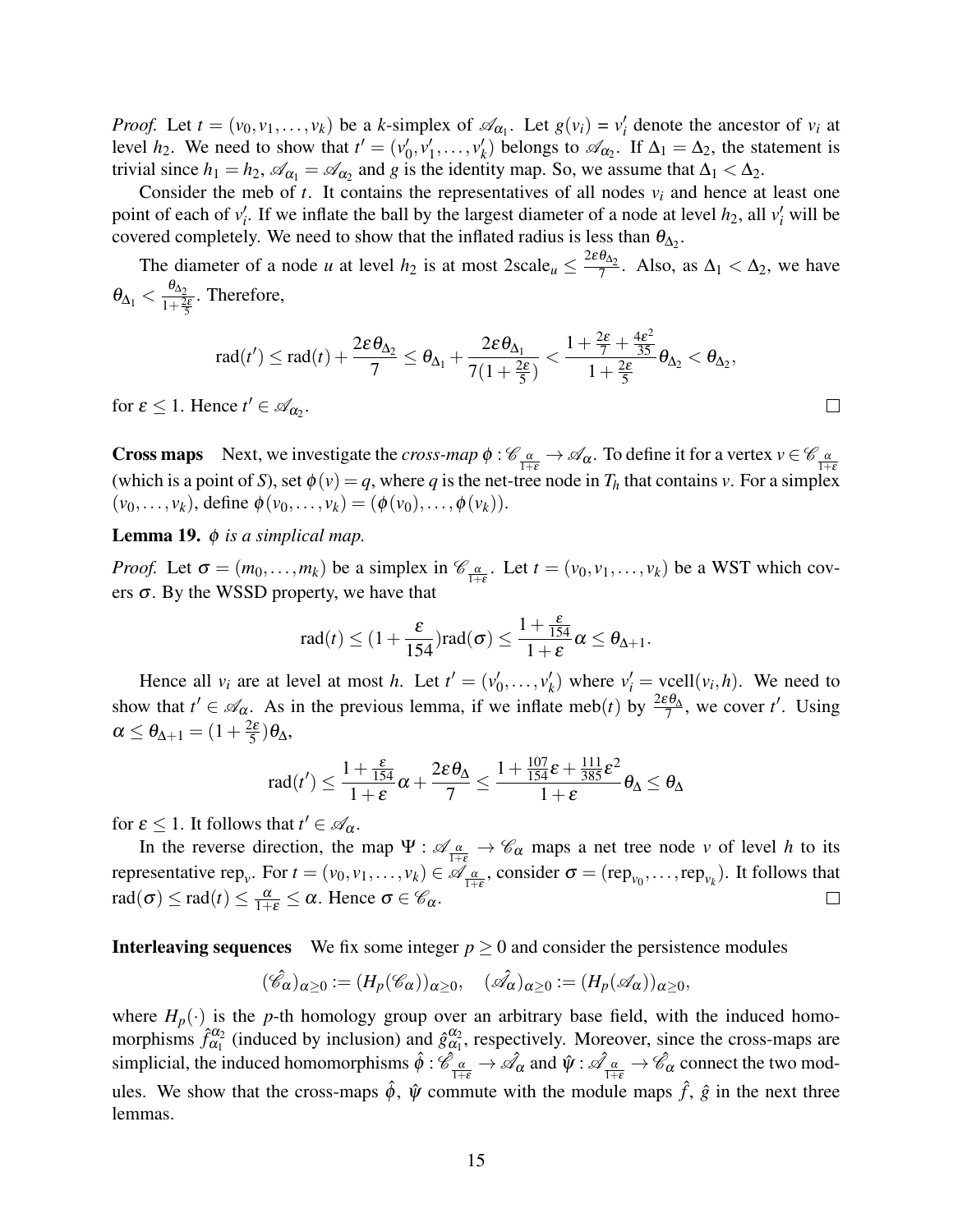<span id="page-15-1"></span>Lemma 20. *The diagrams*



*commute, that means,*  $\hat{\phi} \circ \hat{f} \circ \hat{\psi} = \hat{g}$  *for the left diagram and*  $\hat{\phi} \circ \hat{f} = \hat{g} \circ \hat{\phi}$  *for the right diagram.* 

*Proof.* The maps commute already on the simplicial level, that is,  $\phi \circ f \circ \psi = g$  and  $\phi \circ f = g \circ \phi$ , respectively, as one can easily verify from the definition of the maps.

For the next two lemmas, we need the following definition: Two simplicial maps  $h_1, h_2 : K \to L$ are *contiguous* if for any simplex  $(v_0, \ldots, v_k) \in K$ , the points  $(h_1(v_0), \ldots, h_1(v_k), h_2(v_0), \ldots, h_2(v_k))$ form a simplex in *L*. In this case, the induced homomorphisms  $\hat{h}_1, \hat{h}_2$  are equal [\[23,](#page-21-9) p.67].

<span id="page-15-0"></span>**Lemma 21.** For  $\alpha \leq \alpha'$ , the diagram



*commutes, that means,*  $\hat{\psi} \circ \hat{g} \circ \hat{\phi} = \hat{f}$ .

*Proof.* Note the simplicial maps do not commute here; we will show instead that they are contiguous. So, fix a simplex  $\sigma = (v_0, \ldots, v_k)$  in  $\mathcal{C}_{\frac{\alpha}{1+\varepsilon}}$ . Let  $q'_i := g(\phi(v_i))$ ; by definition,  $q'_i$  is a net-tree node that contains  $v_i$ , at the appropriate level for  $\alpha'$ . By definition  $w_i = \psi(q'_i) = \psi(g(\phi(v_i))$  is the representative of  $q_i'$ . By the definition of  $\mathcal{A}_{\alpha'}$ , we have that rad( $q_i'$ )  $q'_0, \ldots, q'_k$  $\alpha'_k$ )  $\leq \theta_{\Delta'} \leq \alpha'$ , where  $\Delta' := \Delta_{\alpha'}$ . It follows that rad $(w_0, \ldots, w_k) \leq \alpha'$ .

Since  $q'_i$  contains both  $v_i$  and  $w_i$ , if we inflate meb( $w_0, \ldots, w_k$ ) by the largest diameter of any node at the level *h*' corresponding to  $\alpha'$ , we will cover the simplex  $\sigma = (v_0, \dots, v_k, w_0, \dots, w_k)$ . The diameter of nodes at level *h*<sup> $\prime$ </sup> is at most  $\frac{2\varepsilon\theta_{\Delta'}}{7}$ . The radius of a ball required to cover  $\sigma$  is at most

$$
rad(v_0,\ldots,v_k,w_0,\ldots,w_k)\leq rad(w_0,\ldots,w_k)+\frac{2\varepsilon\theta_{\Delta'}}{7}\leq \alpha'+\frac{2\varepsilon}{7}\alpha'<(1+\varepsilon)\alpha'.
$$

<span id="page-15-2"></span>Therefore, the simplex  $(v_0, \ldots, v_k, w_0, \ldots, w_k)$  is in  $\mathcal{C}_{(1+\varepsilon)\alpha}$ , so  $\psi \circ g \circ \phi$  and  $f$  are contiguous. **Lemma 22.** For  $\alpha \leq \alpha'$ , the diagram



*commutes, that means,*  $\hat{\psi} \circ \hat{g} = \hat{f} \circ \hat{\psi}$ *.*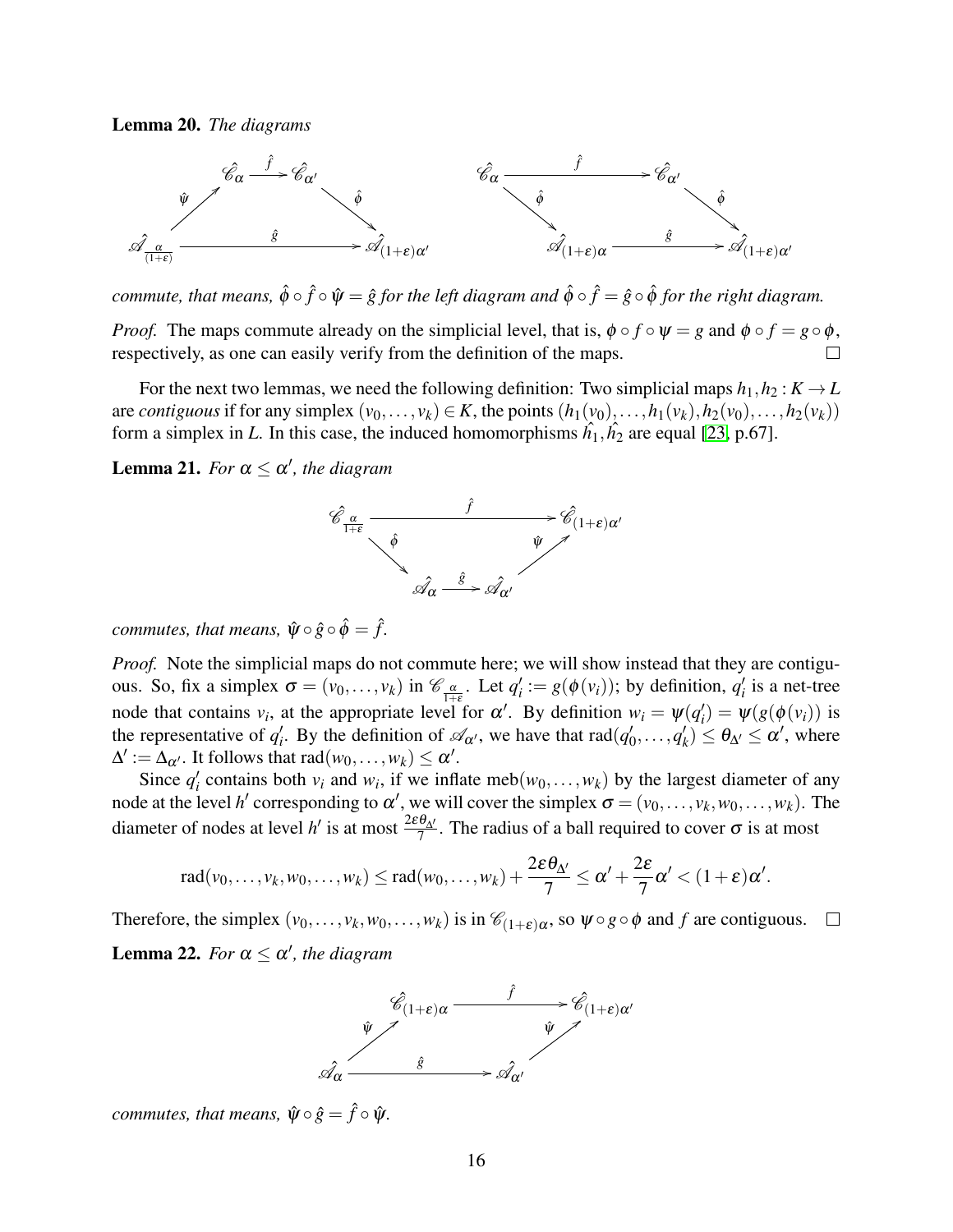*Proof.* Again, the corresponding simplicial maps do not commute in general (they do only if  $h_{\alpha} =$ *h*<sub>α</sub> $\prime$ ). We will show that the simplicial maps are contiguous. Fix some  $t = (q_0, \ldots, q_k) \in \mathcal{A}_{\alpha}$  and let  $v_\ell$  be the representative of  $q_\ell$ ; in particular  $f \circ \psi(q_\ell) = v_\ell$ . Now, set  $q'_\ell$  $\ell'_{\ell} := g(q_{\ell}).$  It is clear that  $q_\ell \subseteq q'_\ell$  $\alpha_{\ell}$  and therefore,  $v_{\ell} \in q_{\ell}'$  $\psi'_{\ell}$ . Set  $w_{\ell} := \psi(g(q_{\ell})) = \psi(q'_{\ell})$  $\mathbf{v}_{\ell}^{\prime}$ ) to be the representative of  $q_{\ell}^{\prime}$  $\ell$ . By the same argument as in Lemma [21,](#page-15-0)  $rad(v_0, \ldots, v_k, w_0, \ldots, w_k) \le (1 + \varepsilon) \alpha'$ . This implies that the two maps are contiguous.  $\Box$ 

**Theorem 23.** The persistence module  $\hat{\mathscr{A}}_{*}$  is a  $(1+\varepsilon)$ -approximation of the persistence module  $\hat{\mathscr{C}}_{*}$ .

*Proof.* Lemmas [20](#page-15-1)[-22](#page-15-2) show that all diagrams in [\(2.1\)](#page-5-1) commute for  $c = 1 + \varepsilon$ .  $\Box$ 

### <span id="page-16-0"></span>5 Coresets for minimal enclosing ball radii

Recall that for a point set  $P = \{p_1, \ldots, p_n\} \subset \mathbb{R}^d$ , we denote by meb(*P*) the *minimum enclosing ball of P*. Let center(*P*)  $\in \mathbb{R}^d$  denote the center and rad(*P*)  $\geq 0$  the radius of meb(*P*). Fixing  $\varepsilon > 0$ , we call a subset  $C \subseteq P$  a *meb-coreset for* P if the ball centered at center(C) and with radius  $(1+\varepsilon)\text{rad}(C)$  contains *P*. We call  $C \subseteq P$  a *radius-coreset for P* if  $\text{rad}(P) \leq (1+\varepsilon)\text{rad}(C)$ . Informally, a radius-coreset approximates only the radius of the minimum enclosing ball, whereas the meb-coreset approximates the ball itself. A meb-coreset is also a radius-coreset by definition, but the opposite is not always the case; see Figure [5.1](#page-16-1) for an example.



<span id="page-16-1"></span>Figure 5.1: Consider the square formed by the points  $p = (0,0), q = (2,0), r = (2,2)$  and  $s = (0,2)$ Figure 5.1: Consider the square formed by the points  $p = (0,0), q = (2,0), r = (2,2)$  and  $s = (0,2)$ <br>on a plane. Let  $P = \{p,q,r,s\}$  and  $C = \{p,q\}$ . Then, center $(P) = (1,1)$ , rad $(P) = \sqrt{2}$ , center $(C) =$  $(1,0)$  and rad $(C) = 1$ . For  $\varepsilon = 0.5$ , it is clear that *C* is a radius-coreset of *P*. However, *C* is not a meb-coreset as the ball centered at center( $C$ ) = (1,0) with radius 1.5 does not cover the points *r* and *s*.

Obviously, a point set is a coreset of itself, so coresets exist for any point set. We are interested in the coresets of small sizes. For the meb-coreset, this question is answered by Badoiu and Clarkson [\[5\]](#page-20-1). We summarize their result in the following statement:

**Theorem 24.** For  $\varepsilon > 0$ , and any (finite) point set, there exists a meb-coreset of size  $\lceil \frac{1}{\varepsilon} \rceil$  $\frac{1}{\varepsilon}$ , and there exist point sets where any meb-coreset has size at least  $\lceil \frac{1}{s} \rceil$  $\frac{1}{\varepsilon}$ .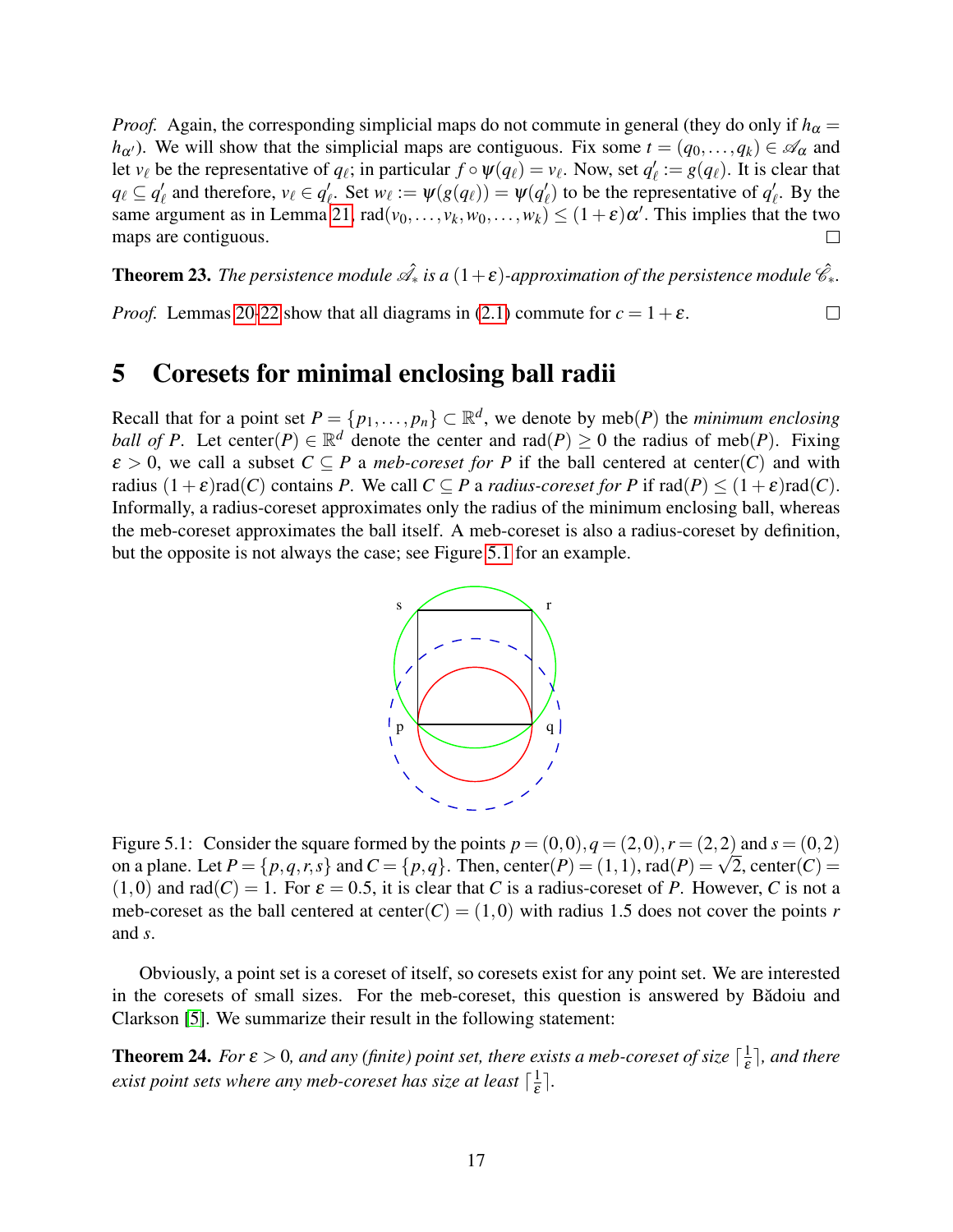Note that the size of the coreset is independent of both the number of points in *P* and the ambient dimension. However, since radius-coresets are a relaxed version of meb-coresets, we can hope for even smaller coresets. We start by showing a lower bound:

Lemma 25. *There is a point set such that any radius-coreset has size at least*

$$
\delta := \lceil \frac{1}{2\varepsilon + \varepsilon^2} + 1 \rceil.
$$

*Proof.* Consider the standard  $(d − 1)$ -simplex in *d* dimensions, that is, *P* is the point set given by the *d* unit vectors in  $\mathbb{R}^d$ . By elementary calculations, it can be verified that center(*P*) =  $(\frac{1}{d}, \ldots, \frac{1}{d})$  $\frac{1}{d}$ and rad $(P) = \sqrt{\frac{d-1}{d}}$  $\frac{d}{d}$ . Fixing a subset *C* ⊆ *P* of size *k*, its points span a standard simplex in  $\mathbb{R}$ <sup>*k*</sup> and therefore, rad $(C) = \sqrt{\frac{k-1}{k}}$  $\frac{1}{k}$  by the same argument. Hence, *C* is a radius-coreset of *P* if and only if

$$
\sqrt{\frac{d-1}{d}} \le (1+\varepsilon)\sqrt{\frac{k-1}{k}}.
$$

Isolating *k* yields the equivalent condition that

$$
k \geq \lceil \frac{(1+\varepsilon)^2}{(1+\varepsilon)^2 - \frac{d-1}{d}} \rceil = \lceil 1 + \frac{1}{\frac{d}{d-1}(2\varepsilon + \varepsilon^2 + \frac{1}{d})} \rceil.
$$

The last expression is monotonously increasing in *d*, and converges to  $\delta$  for  $d \rightarrow \infty$ . It follows that, for *d* large enough, any radius-coreset of a standard  $(d-1)$ -simplex has size at least  $\delta$ .  $\Box$ 

We will show next that any point set has a radius coreset of size  $\delta$ . For a point set P in  $\mathbb{R}^d$  and  $1 \leq k \leq d$ , let  $r_k(P)$  denote the maximal radius of a meb among all subsets of P of cardinality k. We can assume that *P* contains at least  $d+1$  points; otherwise it is contained in a lower-dimensional Euclidean space. On the other hand, if *P* contains at least  $d+1$  points, there exists a subset *P*<sup>'</sup> of *P* containing exactly  $d + 1$  points such that the meb of  $P'$  equals the meb of  $P$ , which implies that  $r_{d+1}(P) = \text{rad}(P)$ . Moreover,  $r_2(P) = \text{diam}(P)$  is the diameter of *P*. We use a result by Henk [\[19,](#page-21-13) Thm.1] (we adapt his notation to our context):

<span id="page-17-0"></span>**Theorem 26** (Generalized Jung's Theorem). Let  $P \subset \mathbb{R}^d$  be a point set, and let i, j two integers *with*  $2 \leq j \leq i \leq d+1$ *. Then* 

<span id="page-17-1"></span>
$$
r_i(P) \le \sqrt{\frac{j(i-1)}{i(j-1)}} r_j(P)
$$

The theorem generalizes an older result by Jung [\[20\]](#page-21-14) which states the following relation between the circumradius and the diameter of *P*:

(5.1) 
$$
\text{rad}(P) = r_{d+1}(P) \le \sqrt{\frac{2d}{d+1}} r_2(P) = \sqrt{\frac{2d}{d+1}} \text{diam}(P).
$$

We sketch the proof of Theorem [26](#page-17-0) for completeness. It relies on the following property: Given a point set Q of  $k+1$  linearly independent points in  $\mathbb{R}^k$ . Then,

(5.2) 
$$
\operatorname{rad}(Q) \leq \frac{k}{\sqrt{k^2-1}} r_k(Q),
$$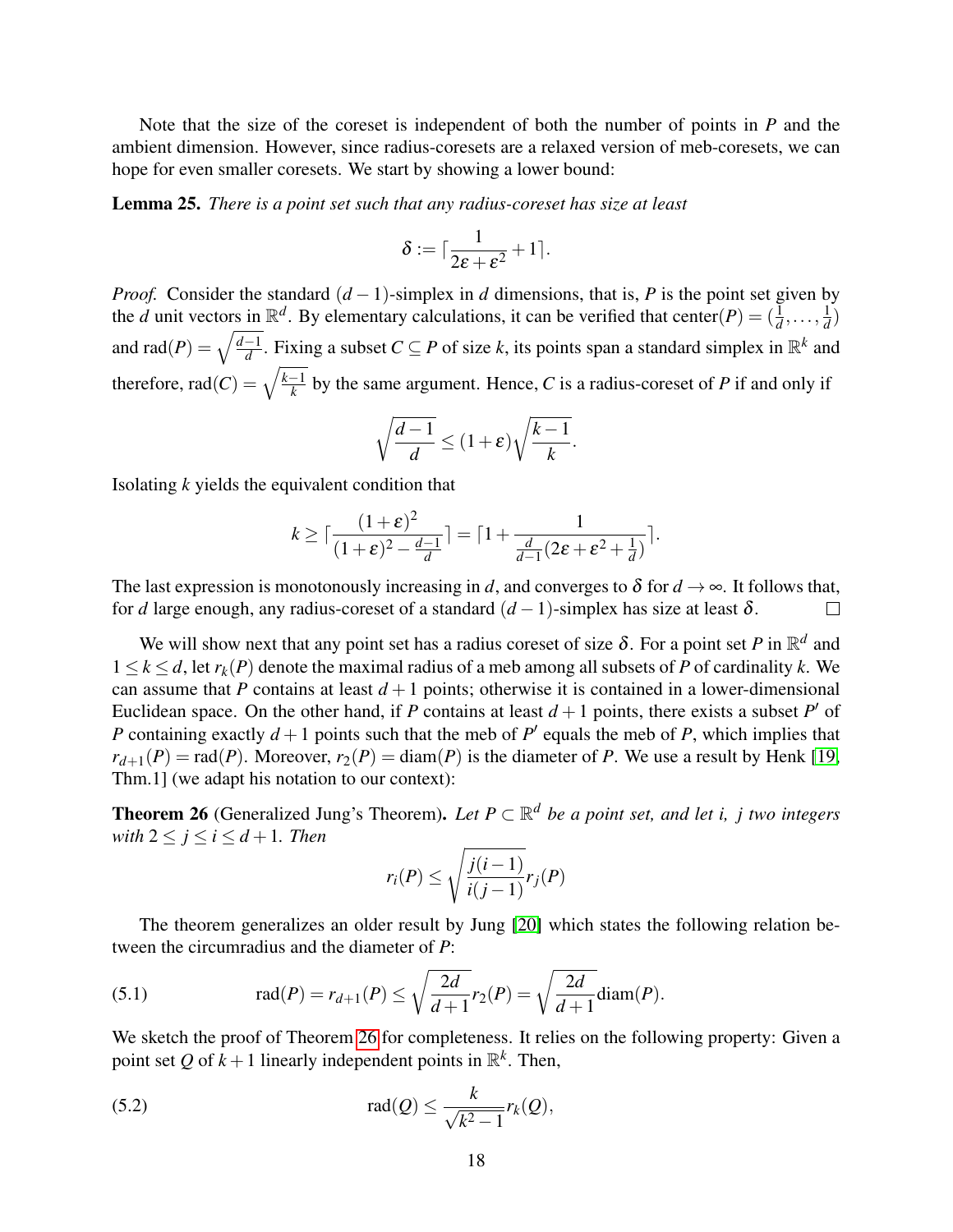in other words, there is a subset of *k* points whose circumradius is large in some sense; see also [\[5,](#page-20-1) Lemma 3.3]. We assume for simplicity that the *i*-subset of points of *P* that realizes  $r_i(P)$  is linearly independent; otherwise, we can switch to an independent subset and a similar argument applies. Iteratively applying [\(5.2\)](#page-17-1) yields that

$$
r_i(P) \leq \prod_{t=j}^{i-1} \frac{t}{\sqrt{t^2 - 1}} r_j(P).
$$

However, it is a straight-forward to prove by induction that

$$
\prod_{t=j}^{i-1} \frac{t}{\sqrt{t^2 - 1}} = \sqrt{\frac{j(i-1)}{i(j-1)}}.
$$

<span id="page-18-1"></span>**Theorem 27.** *For*  $\varepsilon > 0$ *, any finite point set P has a radius-coreset of size*  $\delta$ *.* 

*Proof.* Applying Theorem [26](#page-17-0) to the case that  $i = d + 1$  and  $j = \delta$  yields

$$
\operatorname{rad}(P) = r_{d+1}(P) \le \sqrt{\frac{\delta \cdot d}{(d+1)(\delta-1)}} r_{\delta}(P) = \underbrace{\sqrt{\frac{d}{d+1}}}_{\le 1} \sqrt{\frac{\delta}{\delta-1}} r_{\delta}(P).
$$

Furthermore, since  $\delta \ge \frac{1}{2\varepsilon^2}$  $\frac{1}{2\varepsilon + \varepsilon^2} + 1$ , it follows that

$$
\frac{\delta}{\delta - 1} = 1 + \frac{1}{\delta - 1} \le (1 + \varepsilon)^2.
$$

So, letting *C* be a subset of cardinality  $\delta$  with radius  $r_{\delta}(P)$ , we obtain that  $rad(P) \leq (1+\varepsilon)rad(C)$ , which means that *C* is a radius-coreset.  $\Box$ 

We remark that our results immediately imply an algorithm for computing a radius-coreset of size  $\delta$ : starting with the whole point set, iteratively remove points such that the remaining subset has the largest possible radius among all choices of removed points. When this process is stopped for a subset of size  $\delta$ , the resulting subset is a radius-coreset. However, this algorithm is rather inefficient, because it is quadratic in *n*, and a natural question is how to compute radius coresets more efficiently. For meb-coresets of size  $\lceil \frac{1}{5} \rceil$  $\frac{1}{\varepsilon}$ , Bădoiu and Clarkson [\[5\]](#page-20-1) prove existence algorithmically by defining an algorithm which starts with an arbitrary set of size  $\lceil \frac{1}{s} \rceil$  $\frac{1}{\varepsilon}$  and alternatingly adds and removes points from the set until the set remains unchanged, and they prove that the resulting set is a meb-coreset. Their algorithm is an instance of a more general class of optimization problems as described in [\[8\]](#page-20-11); we were not able to find a reformulation of the radius-coreset problem in terms of this algorithmic framework.

### <span id="page-18-0"></span>6 A generalized Rips-Lemma

We define the following generalization of a flag-complex: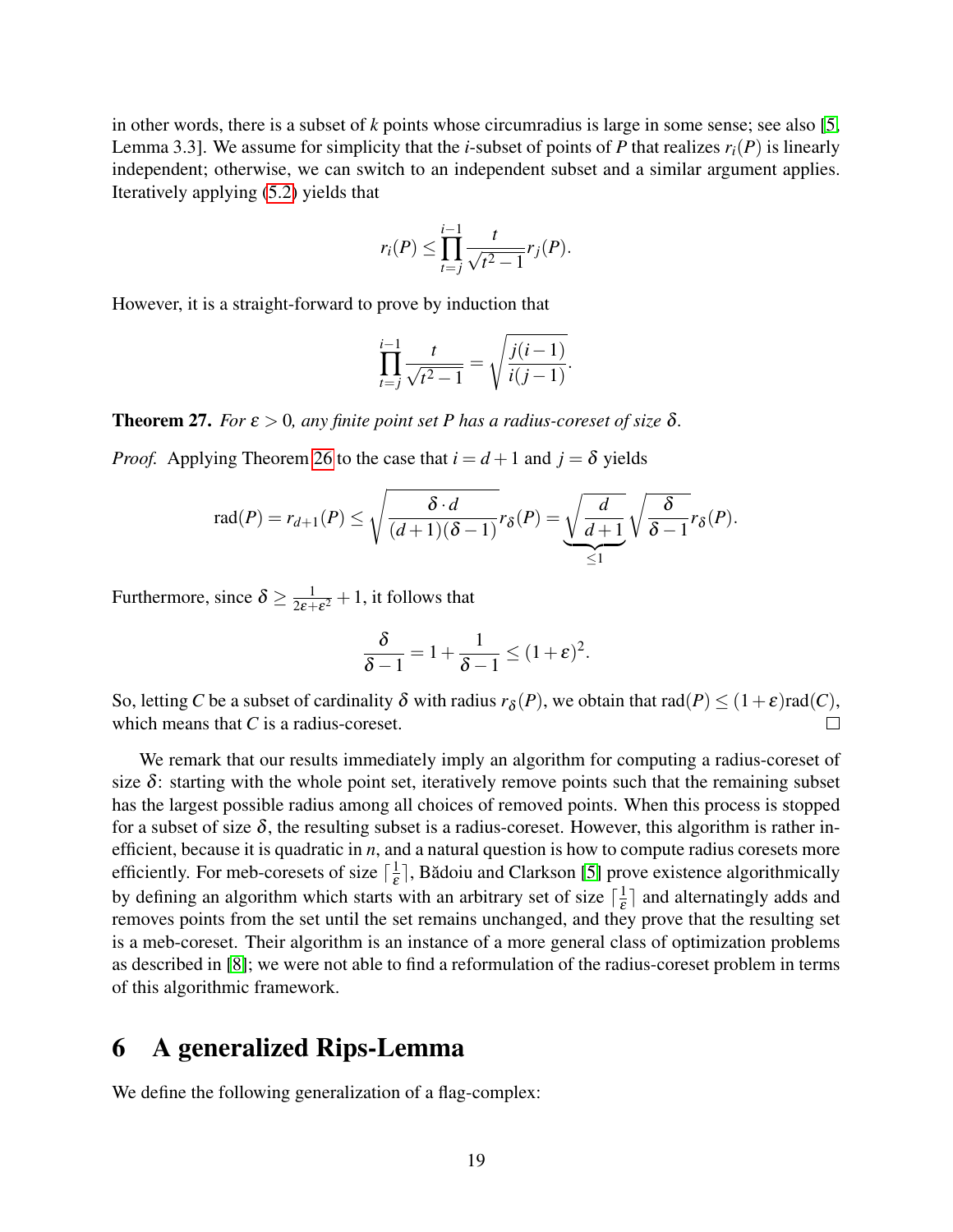**Definition 28** (*i*-completion). Let K denote a simplicial complex. The *i*-completion of K,  $\mathcal{M}_i(K)$ , *is maximal complex whose i-skeleton equals the i-skeleton of K.*

With that notation, we have that  $\mathcal{R}_{\alpha} = \mathcal{M}_1(\mathcal{C}_{\alpha})$ . Moreover, we have that  $\mathcal{C}_{\alpha} = \mathcal{M}_d(\mathcal{C}_{\alpha})$  as a consequence of Helly's Theorem [\[13,](#page-21-2) p.57].

We can show the following result as an application of Theorem [27.](#page-18-1)

<span id="page-19-0"></span>**Theorem 29.** *For*  $\delta = \lfloor 1/(2\varepsilon + \varepsilon^2) + 1 \rfloor$ *,* 

$$
\mathscr{C}_{\alpha} \subseteq \mathscr{M}_{\delta - 1}(\mathscr{C}_{\alpha}) \subseteq \mathscr{C}_{(1 + \varepsilon)\alpha}
$$

*Proof.* The first inclusion is clear. Now, consider a simplex  $\sigma$  in  $\mathcal{M}_{\delta-1}(\mathcal{C}_{\alpha})$ . The second inclusion is trivial if dim  $\sigma \leq \delta - 1$ , so let its dimension be at least  $\delta$ . By Theorem [27,](#page-18-1) the boundary vertices of  $\sigma$  have a coreset of size at most  $\delta$ . Let  $\tau$  denote the simplex spanned by such a coreset. As  $\tau$  is a face of  $\sigma$ , it is contained in  $\mathcal{M}_{\delta-1}(\mathcal{C}_{\alpha})$ , and because it is of dimension at most  $\delta-1$ , it is in particular contained in  $C(\alpha)$ . By the property of coresets, the minimal enclosing ball of  $\sigma$  has radius at most  $(1+\varepsilon)\alpha$  which implies that  $\sigma \in \mathscr{C}_{(1+\varepsilon)\alpha}$ .  $\Box$ 

As a special case, consider the choice  $\varepsilon =$ √ 2−1, so that  $\delta$  = 2. The above result yields that

$$
\mathscr{R}_{\alpha}=\mathscr{M}_1(\mathscr{C}_{\alpha})\subseteq\mathscr{C}_{\sqrt{2}\alpha},
$$

which is exactly the statement of the Vietoris-Rips Lemma as stated in [\[13,](#page-21-2) p.62].

Theorem [29](#page-19-0) and Lemma [4](#page-5-2) prove the closeness of the persistence diagrams of the Čech filtration and the completion complex:

**Theorem 30.** The persistence diagram of  $\mathcal{M}_{\delta-1}(\mathcal{C}_*)$  with  $\delta := [1/(2\varepsilon + \varepsilon^2) + 1]$  is a  $(1 + \varepsilon)$ *approximation of the persistence diagram of*  $\mathcal{C}_*$ *.* 

Note that  $\mathscr{M}_k(\mathscr{C}_{\alpha})$  is determined by the *k*-skeleton of the Čech complex, which of size  $O(n^{k+1})$ . In this respect, the completion complex constitutes a trade-off between simplicity (i.e., its representation size) and approximation quality of the Čech complex. We emphasize that the approximation is solely determined by *k* and does not depend on the ambient dimension of the point set.

### <span id="page-19-1"></span>7 Conclusion and Outlook

We have presented two distinct ways to approximate Čech complexes; the fixed-dimensional result on approximating the Cech filtration to linear size is a technically challenging, but conceptually straight-forward extension of recent work on the Rips filtration; however, we believe that the concept of WSSDs to be interesting and hopefully applicable in different contexts, and we plan to identify application scenarios in the future. Our high-dimensional results are a first attempt to link the areas of computational topology, where data is often high-dimensional, and geometric approximation algorithms that try to overcome the curse of dimensionality. We want to achieve algorithmic results in that context in the future; one question is whether an optimal-size radius coreset can be computed efficiently. Moreover, the introduced concept of completions is not tied to start completing simplices at a fixed dimension; in fact, one can start with any complex *C* (not necessarily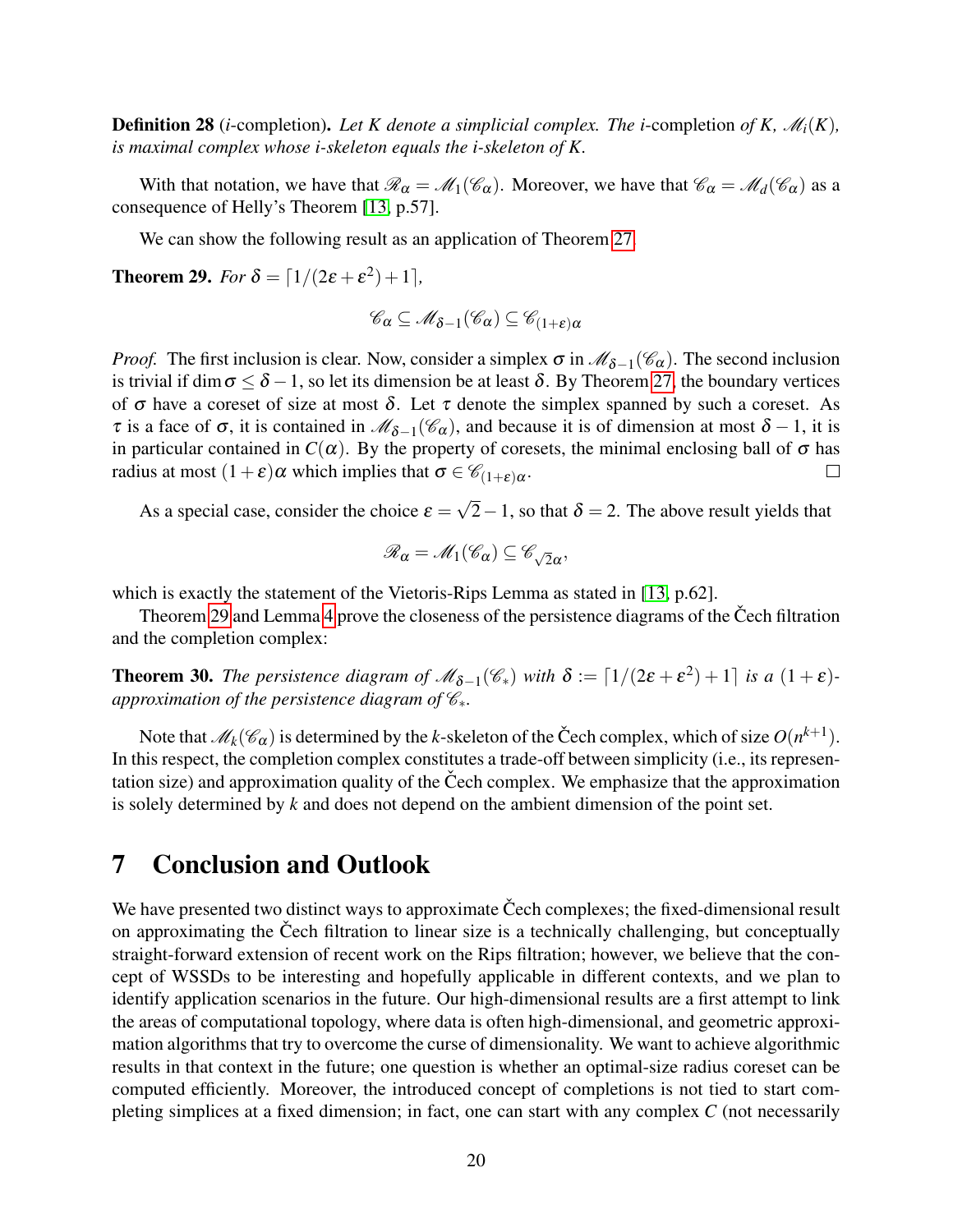a skeleton) and define the completion as the largest complex containing *C*. With such *adaptive completions*,  $\varepsilon$ -close approximations of the Čech filtration might be possible with just a slightly larger representation size than the Rips filtration. The open question is, however, whether such a representation can be computed efficiently. Finally, we pose the question whether there are other applications, besides approximating Čech complexes, where the smaller size of radius-coresets in comparison to meb-coresets could be useful.

### References

- <span id="page-20-9"></span>[1] P. Assouad. Plongements lipschitziens dans  $\mathbb{R}^n$ . *Bulletin de la Socit Mathmatique de France*, 111:429–448, 1983.
- <span id="page-20-2"></span>[2] D. Attali, A. Lieutier, and D. Salinas. Efficient data structures for representing and simplifying simplicial complexes in high dimensions. *Int. J. of Computational Geometry & Applications*, 22:279–303, 2012.
- <span id="page-20-4"></span>[3] J.-D. Boissonnat, L. Guibas, and S. Oudot. Manifold reconstruction in arbitrary dimensions using witness complexes. *Discr. Comput. Geom.*, 42:37–70, 2009.
- <span id="page-20-10"></span>[4] M. Bădoiu and K. Clarkson. Smaller core-sets for balls. In *Proc. 14th ACM-SIAM Symp. on Discr. Alg.*, pages 801–802, 2003.
- <span id="page-20-1"></span>[5] M. Bădoiu and K. Clarkson. Optimal core-sets for balls. Computational Geometry: Theory *and Applications*, 40:14–22, 2008.
- <span id="page-20-6"></span>[6] G. Carlsson and V. de Silva. Zigzag persistence. *Foundations of Computational Mathematics*, 10:367–405, 2010.
- <span id="page-20-7"></span>[7] F. Chazal, D. Cohen-Steiner, M. Glisse, L. Guibas, and S. Oudot. Proximity of persistence modules and their diagrams. In *Proc. 25th ACM Symp. on Comp. Geom.*, pages 237–246, 2009.
- <span id="page-20-11"></span>[8] K. Clarkson. Coresets, sparse greedy approximation, and the Frank-Wolfe algorithm. In *Proc. 19th ACM-SIAM Symp. on Discr. Alg.*, pages 922–931, 2008.
- <span id="page-20-8"></span>[9] D. Cohen-Steiner, H. Edelsbrunner, and J. Harer. Stability of persistence diagrams. *Discrete and Computational Geometry*, 37:103–120, 2007.
- <span id="page-20-3"></span>[10] V. de Silva and G. Carlsson. Topological estimation using witness complexes. In *Symp. on Point-Based Graphics*, pages 157–166, 2004.
- <span id="page-20-0"></span>[11] T. Dey, F. Fan, and Y. Wang. Computing topological persistence for simplicial maps. *CoRR*, abs/1208.5018, 2012.
- <span id="page-20-5"></span>[12] T. Dey, F. Fan, and Y. Wang. Graph induced complex on point data. In *Proc. 29th ACM Symp. on Comp. Geom.*, 2013.